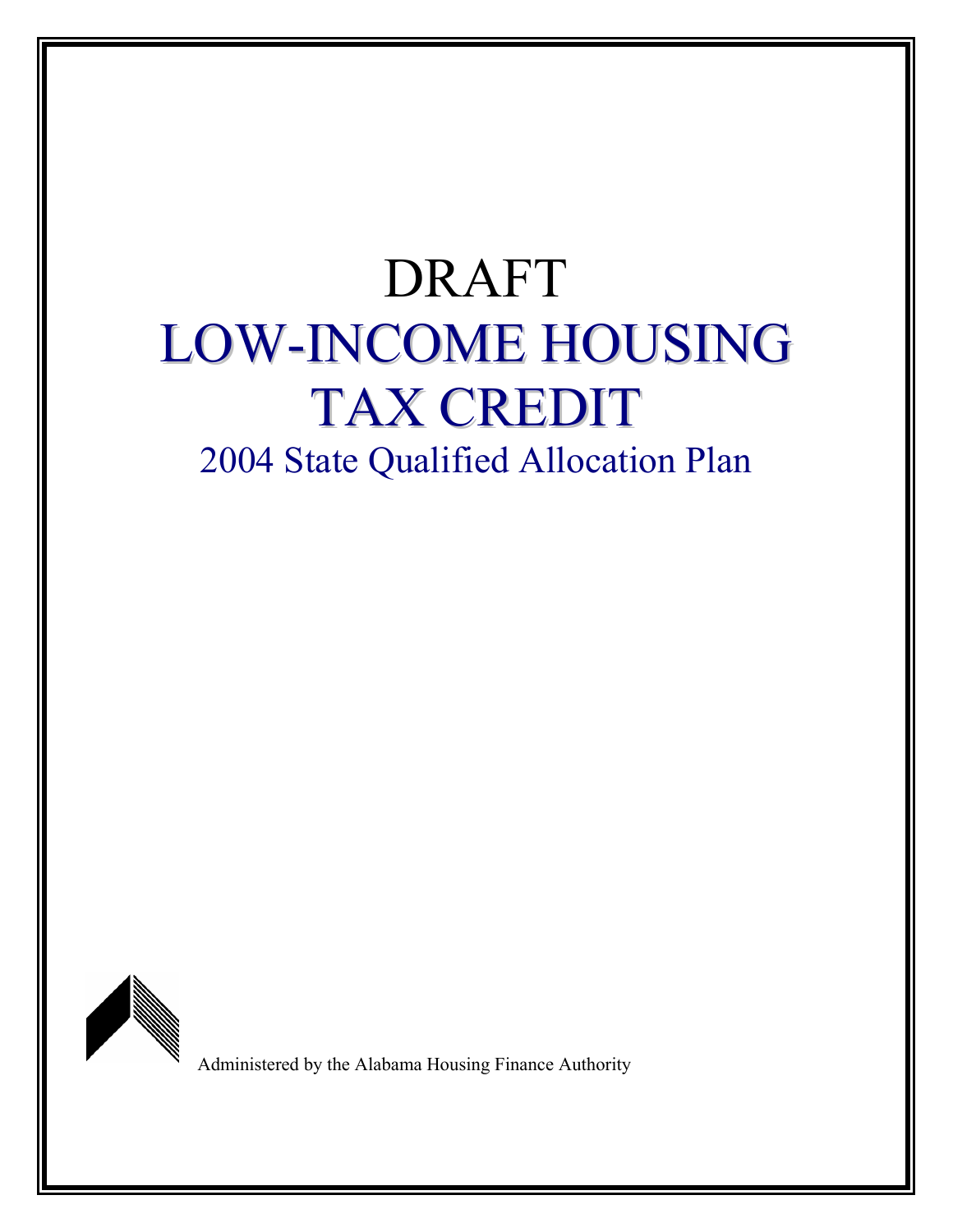#### **Draft LOW-INCOME HOUSING TAX CREDIT 2004 STATE QUALIFIED ALLOCATION PLAN**

#### **TABLE OF CONTENTS**

| I. | <b>LOW-INCOME HOUSING TAX CREDITS</b>                           | <b>PAGE</b> |
|----|-----------------------------------------------------------------|-------------|
|    | A. Development of Selection Criteria                            | 3           |
|    | B. Establishment of Housing Priorities                          | 4           |
|    | C. Project Selection Criteria                                   | 4           |
|    | D. Amendments                                                   | 6           |
|    | E. Future-Year Binding Commitments                              | 6           |
| П. | <b>AHFA ALLOCATION PROCESS</b>                                  |             |
|    | A. Application Cycles                                           | 6           |
|    | <b>B.</b> Mailing List                                          | 7           |
|    | C. Application Threshold Requirements                           | 7           |
|    | D. Negative Action                                              | 8           |
|    | E. Application Evaluation                                       | 9           |
|    | F. Developer and Builder Fees                                   | 11          |
|    | G. Tax Credit Allocations                                       | 11          |
|    | H. Notification of Approval                                     | 12          |
|    | I. Progress Requirements After Reservation                      | 12          |
|    | J. Negative Action After Reservation and Placed-in-Service Date | 14          |
|    | K. Change in or Denial of Tax Credit Allocation                 | 14          |
|    | L. Memoranda of Understanding                                   | 14          |
|    | M. Disclosure                                                   | 14          |

#### **III. POINT SCORING SYSTEM**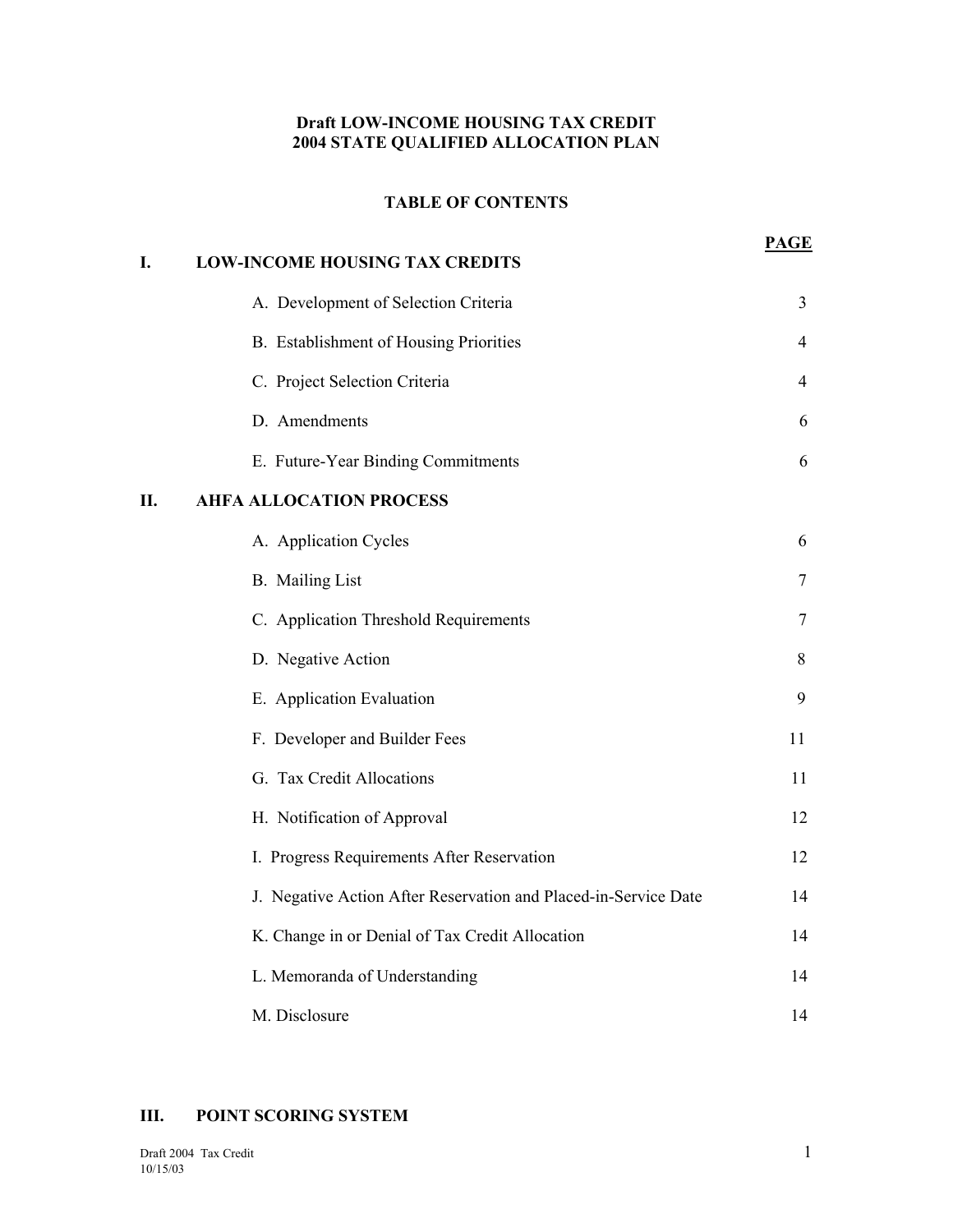| A. Points Gained |    |
|------------------|----|
| B. Points Lost   | 20 |

# **IV. COMPLIANCE MONITORING**

# **I. LOW-INCOME HOUSING TAX CREDITS**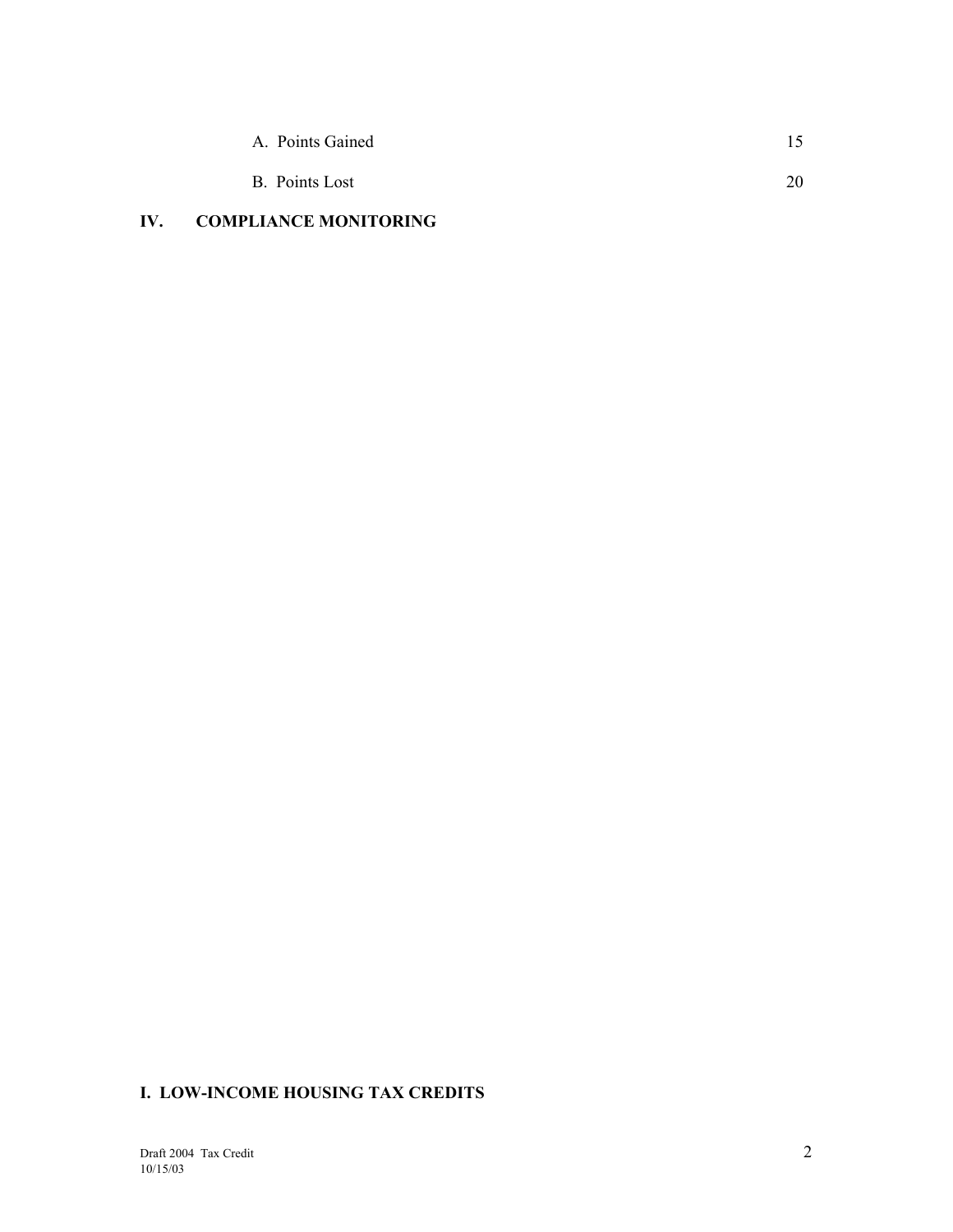The Low-Income Housing Tax Credit (LIHTC) program encourages and promotes investment in affordable rental housing for low-income households. Through these investments, the number of housing units is increased and the quality of existing housing units is significantly upgraded. The primary benefit to investors is a dollar-for-dollar reduction in federal tax liability.

To receive LIHTCs, a project must qualify under federal rules contained in Section 42 of the Internal Revenue Code of 1986 (Section 42).

The Alabama Housing Finance Authority (AHFA) has developed and implemented this Tax Credit Allocation Plan for the State of Alabama in compliance with the rules set forth in Section 42. AHFA is required by Section 42 to:

- Develop selection criteria to be used in determining housing priorities for the State. The selection criteria includes ranking each project in accordance with its location, fulfillment of housing needs, project and applicant characteristics, participation of local tax-exempt organizations and targeting persons on public housing waiting lists;
- Develop an evaluation process whereby preference is given to projects which serve: (1) the lowest income tenants, and (2) qualified tenants for the longest period(s); and
- Develop compliance monitoring procedures to test for noncompliance with the provisions of Section 42 and for notifying the Internal Revenue Service (IRS) of noncompliance.

#### **A. Development of Selection Criteria**

AHFA has been responsible for preparing a housing needs assessment and strategy for the State of Alabama since the HOME Investment Partnerships Program was created. In 1992, AHFA prepared the first Comprehensive Housing Affordability Strategy (or CHAS) as a prerequisite for Alabama to receive millions of federal dollars for housing. Prior to submitting the CHAS to HUD, AHFA prepared an extensive list of interested relevant parties from which to gather information and mailed letters of inquiry, questionnaires and surveys to various state agencies, service providers, housing directors and individuals. Based on the information gathered, along with data from the relatively new 1990 U. S. Census, AHFA then compiled a blueprint document for creating affordable housing across the State.

Beginning in 1995, HUD abandoned the CHAS and created the Consolidated Plan; an effort to blend the four *Community Planning and Development* programs - Community Development Block Grant (CDBG), Home Investment Partnerships (HOME), Emergency Shelter Grants (ESG), and Housing Opportunities for Persons with AIDS (HOPWA) into a single submission process. AHFA, as administrators of the HOME Program, was deemed responsible for writing the housing portion of the new document. The Consolidated Plan provided a detailed overview of how the State planned to utilize some \$50,000,000 annually in HUD funding to meet economic development objectives, provide affordable housing, and address other special needs. As a contributor, AHFA offered a detailed analysis of the current status of housing in Alabama with special attention devoted to the condition of housing and housing affordability.

Up until this year, the data used in the Consolidated Plan has been derived primarily from the 1990 U. S. Census. Beginning with the HUD program year 2004 submission, the State Consolidated Plan will rely on fresh figures from the 2000 U. S. Census. While Alabama, like all states, has experienced ups and downs in population, income, and other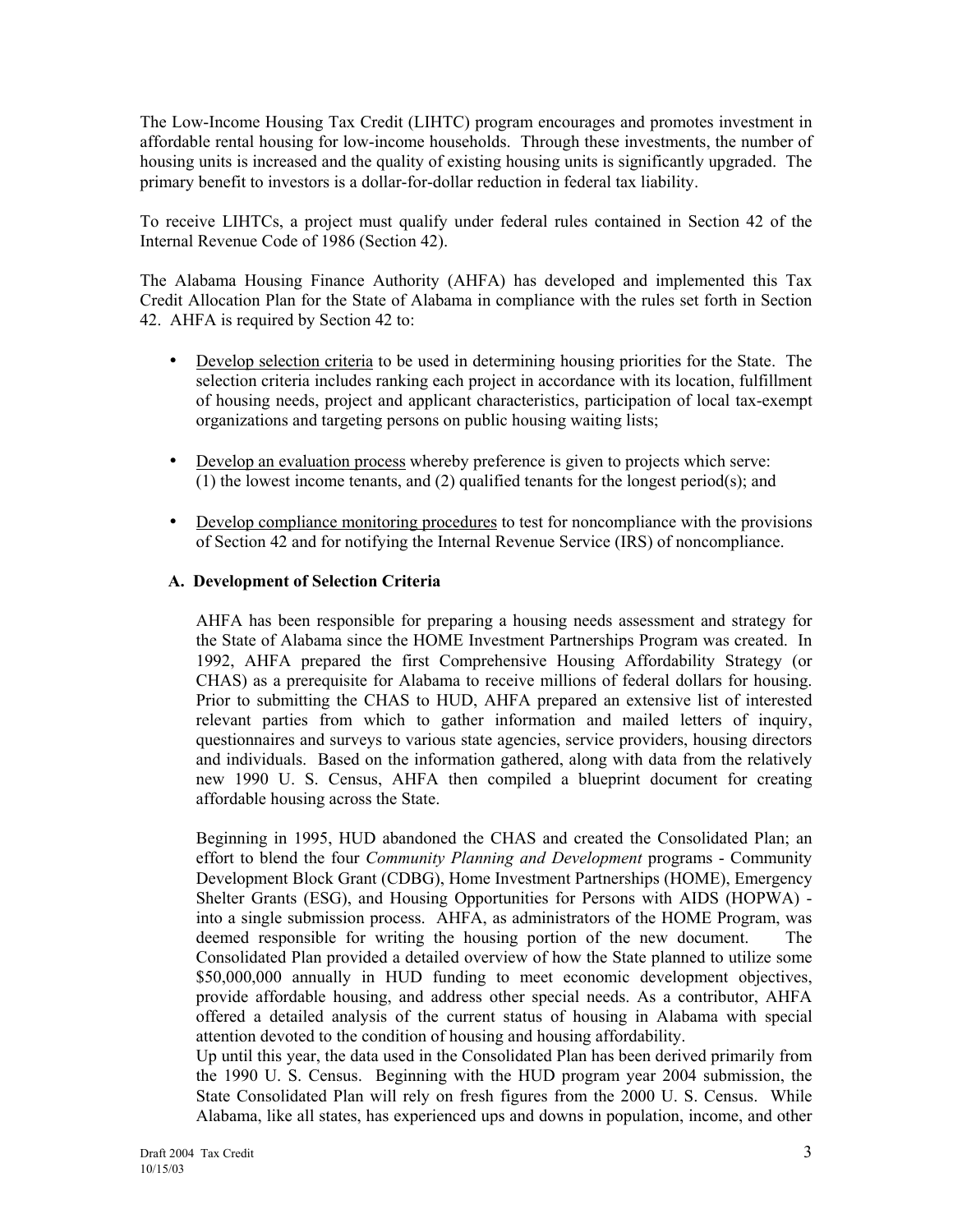critical census-tracked data between 1990 and 2000, one realization has not been altered ñ our State is still poor and thousands of Alabama families and households need a safe and affordable place to live. A great many unmet needs still exist and AHFA will use available resources to address them.

The Consolidated Plan, in addition to providing an overall assessment of housing needs for the State, identifies the housing needs associated with special needs groups (minorities, single-parent families, the elderly, people with disabilities, mental illness, or AIDS/HIV and homeless persons).

A demographic analysis performed for the first Consolidated Plan (and still true today) concluded "that a significant number of individuals in all parts of the state are in need of housing assistance. Those with the greatest needs are, predictably, concentrated at the lowest levels of the income hierarchy, wherein the housing cost burden is also the most severe. The largest numbers relative to housing needs are found in the state's most populous urban and metropolitan counties, but the greatest concentration of need is observed in the rural counties located in the southern portion of the state, the Black Belt in particular."

Additionally, the Consolidated Plan continues to be updated with historical AHFA data, including a list of HOME and Tax Credit projects placed in service and/or committed by AHFA since those programs began. The new Census data did not dramatically alter the state's affordable housing priorities. While state HOME funds provide hundreds of traditional affordable housing units across Alabama each year, the overwhelming majority of beneficiaries have been families and, in some cases, the elderly. Meeting those needs is consistent with Consolidated Plan findings and the need for additional family units and elderly units should remain strong for the unforeseen future.

B. Establishment of Housing Priorities

AHFA has established certain housing priorities to be used in the distribution of Tax Credits. In establishing these housing priorities for the 2004 allocation cycle, AHFA seeks to promote:

- Projects that add to or significantly upgrade the existing low-income housing stock;
- Projects which, without Tax Credits, would not likely set aside units for lowincome tenants;
- Projects which use additional assistance through federal, state, or local subsidies; and
- Balanced distribution of Tax Credits throughout the state in terms of geographical regions, counties, urban area, and rural areas.
- C. Project Selection Criteria

In accordance with Section  $42(m)(1)(a)(ii)$  of the Internal Revenue Code, AHFA is required to notify the chief executive officer (or equivalent) of the local jurisdiction within which an applicant has submitted an application for funding using the Low-Income Housing Tax Credit program. AHFA is required to provide such individual a reasonable opportunity to comment on the project. Comments made by the executive officer will be considered by AHFA, along with other market information, to determine the feasibility or viability of the project.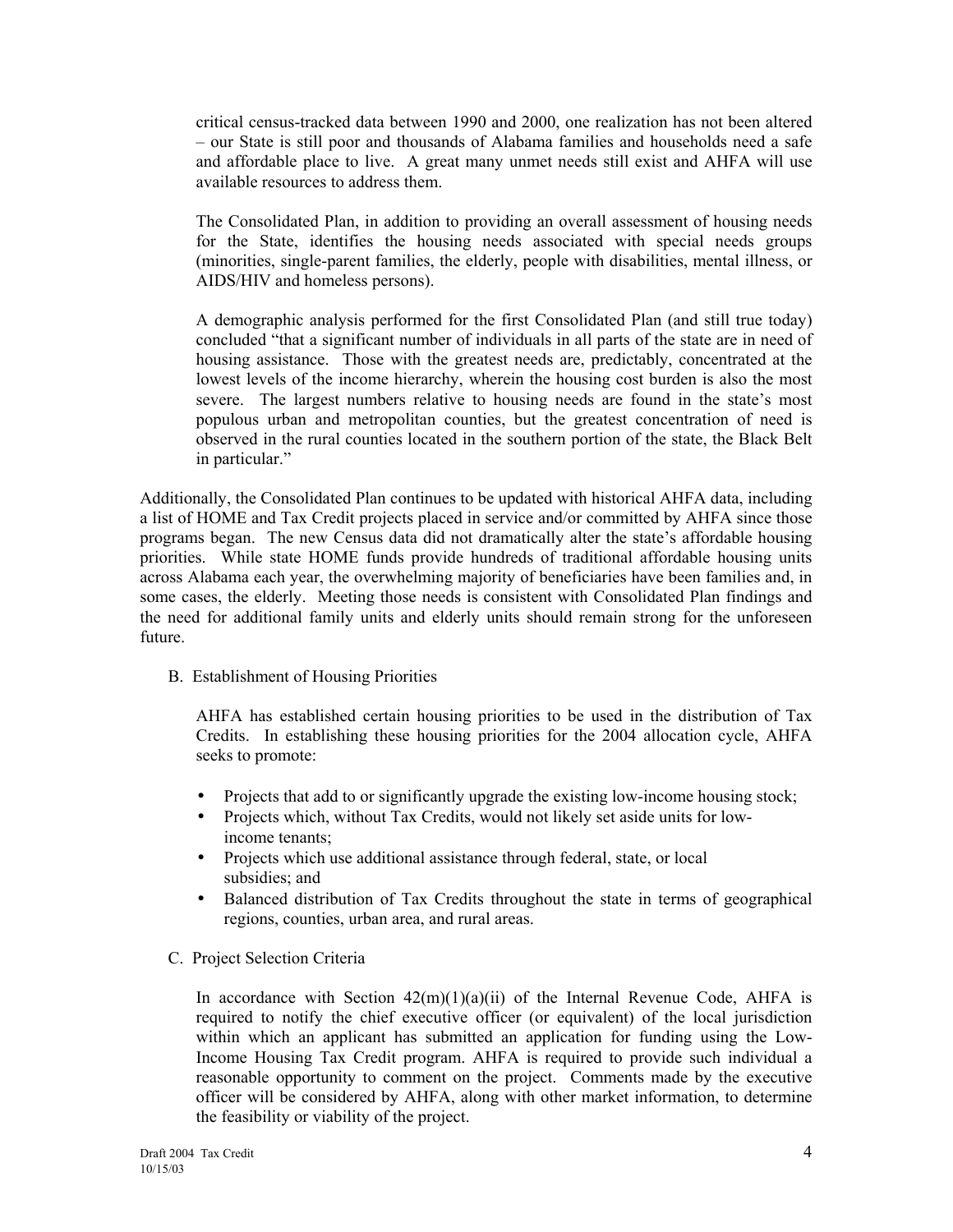While a lack of expressed support does not mean that the project is necessarily opposed by the community, more consideration is given to projects which are able to demonstrate support from the communities they will ultimately serve. AHFA recognizes that having community support can also reduce the "NIMBY" (Not-In-My-Backyard) issues that may accompany an affordable housing project.

AHFA is required to evaluate each application to determine which projects should receive tax credits. Applicants must complete the following basic steps:

- 1. A complete application must be submitted to AHFA. The application package contains a checklist outlining items necessary to complete the application. The application is deemed complete if all pages are submitted on original forms with original signatures, legible, and all applicable spaces are fully completed. All AHFA provided forms/documentation (see application checklist) must be submitted with the application in original form with original signatures. These forms/documentation must be submitted in numerical order behind the index pages, which are included in the application package. The application should not be in a binder or spiral binding. Failure to meet any of the above instructions will result in point deductions in the Point Scoring System (see Section III (B)(1)). If an application remains incomplete after notification by AHFA of the missing documents and expiration of the time allowed for submission of said items, the application will be rejected, and no further consideration will be given.
- 2. Qualified multifamily residential rental projects must meet the basic occupancy and rent restrictions required of Section 42.

When Tax Credits are combined with HOME funds the project must meet the occupancy and rent restrictions required in Section 42 and the HOME regulations, whichever is more restrictive.

Residential rental projects must be on a single site or contiguous sites. Sites *may be considered* contiguous if separated only by one neighborhood street. Mobile homes and scattered site developments do not qualify. Intermediate care facilities, group homes, and congregate care facilities are not allowed. In addition, any residential rental unit that is part of a hospital, nursing home, sanitarium, lifecare facility, or intermediate care facility for the mentally and physically handicapped is not for use by the general public and is not eligible for Tax Credits under Section 42. Projects with combined HOME funds and Tax Credits must contain no more than 56 units. Further, projects applying for Tax Credits must contain no fewer than 12 units. An exception to this requirement will apply if the project is a proposed HUD or USDA Rural Development rehabilitation.

 All residential rental units must be under common ownership, deed, financing and property management.

Applicants cannot submit more than one phase of the same project in the same application cycle.

3. Market feasibility. The proposed rental project must meet basic market feasibility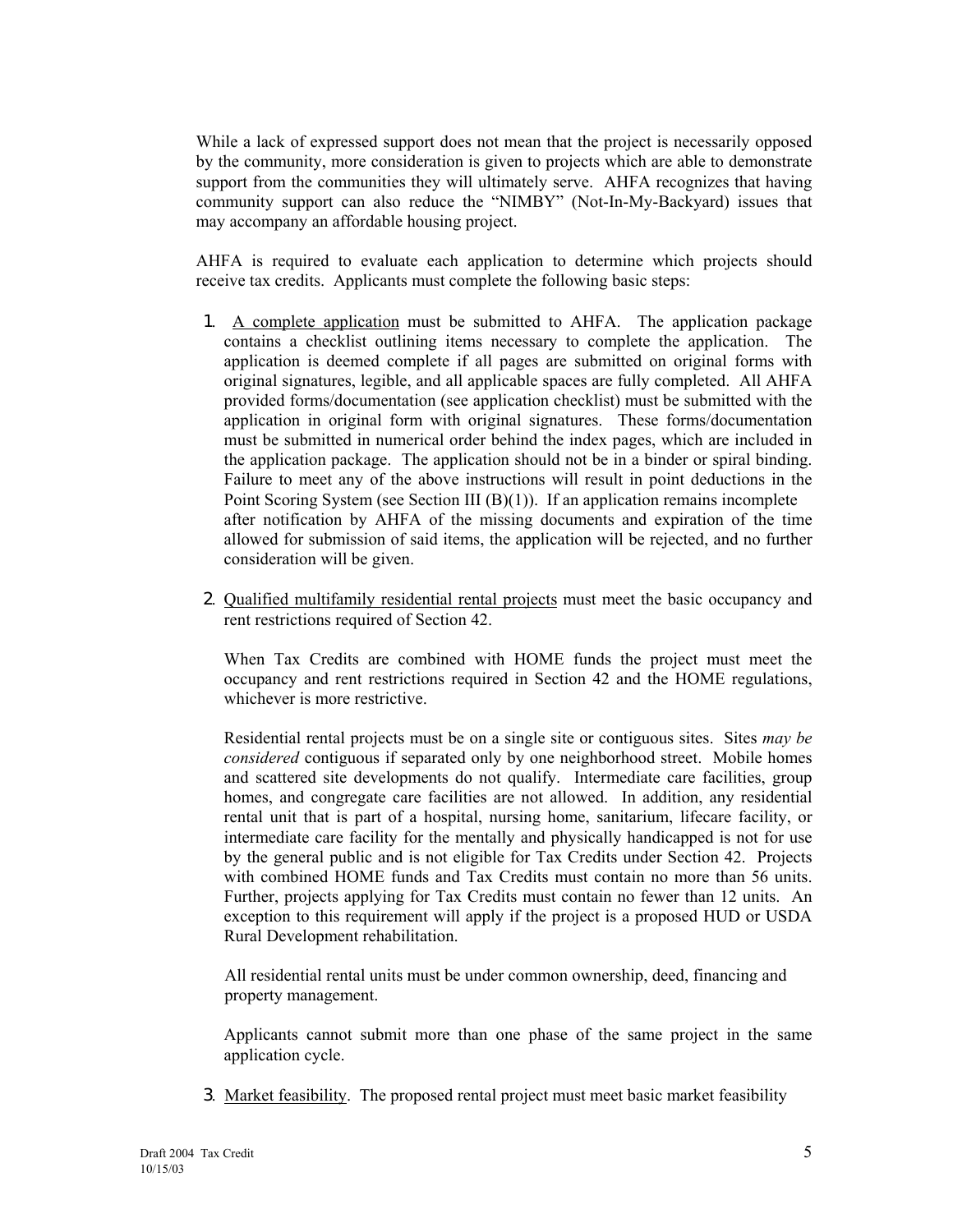requirements. A market study conducted by an independent third party market analyst must, at a minimum, document the following criteria. **Please refer to the AHFAís Market Study Certification Form that is included in the application package for detailed market study requirements.**

- a) Project's market area;
- b) Supply analysis;
- c) Demand analysis;
- d) Market feasibility of the proposed rent structure;
- e) Analysis of the relationship between supply and demand; and
- f) Summary of salient facts and conclusions.

*The applicant must provide a market study demonstrating an adequate market for the proposed units. If AHFA does not agree with applicant's market study or feels that the proposed project would adversely impact existing projects or create excessive concentration, AHFA reserves the right to obtain, at the applicantís expense after prior notice, a market study or other information from an independent consultant for AHFAís consideration in resolving the matter.* 

- 4. Financial feasibility. The project must meet certain financial feasibility requirements. See Section II E  $(1)(c)(page 9)$  of this Tax Credit Allocation Plan.
- 5. Prove adequate infrastructure capacity within the city (or county) in which the proposed project is/will be located.
- 6. Likelihood of sustained 15-year compliance with Section 42.
- D. Amendments

AHFA is entitled to amend this Tax Credit Allocation Plan, including compliance monitoring provisions, as required by the promulgation or amendment of Section 42, HOME Rules and Regulations, or both, from time to time. Such amendment(s) are expressly permitted and the making of such amendment(s) will require a public notice.

E. Future-Year Binding Commitments

AHFA reserves the right to issue reservations for future year Tax Credit allocations.

#### **II. AHFA ALLOCATION PROCESS**

A. Application Cycles

The dates of application cycles will be determined by AHFA on an annual basis. All individuals who have requested to be on the mailing list (see Section II B) will receive notification of the cycles by mail. Notice of the cycle will also appear in *The Birmingham News*, *The Huntsville Times*, *The Mobile Press Register* and *The Montgomery Advertiser*.

Persons wishing to apply for Tax Credits must request and complete the AHFA Multifamily Funding application. Applications may be obtained by letter request. All correspondence and inquiries are to be directed to the following: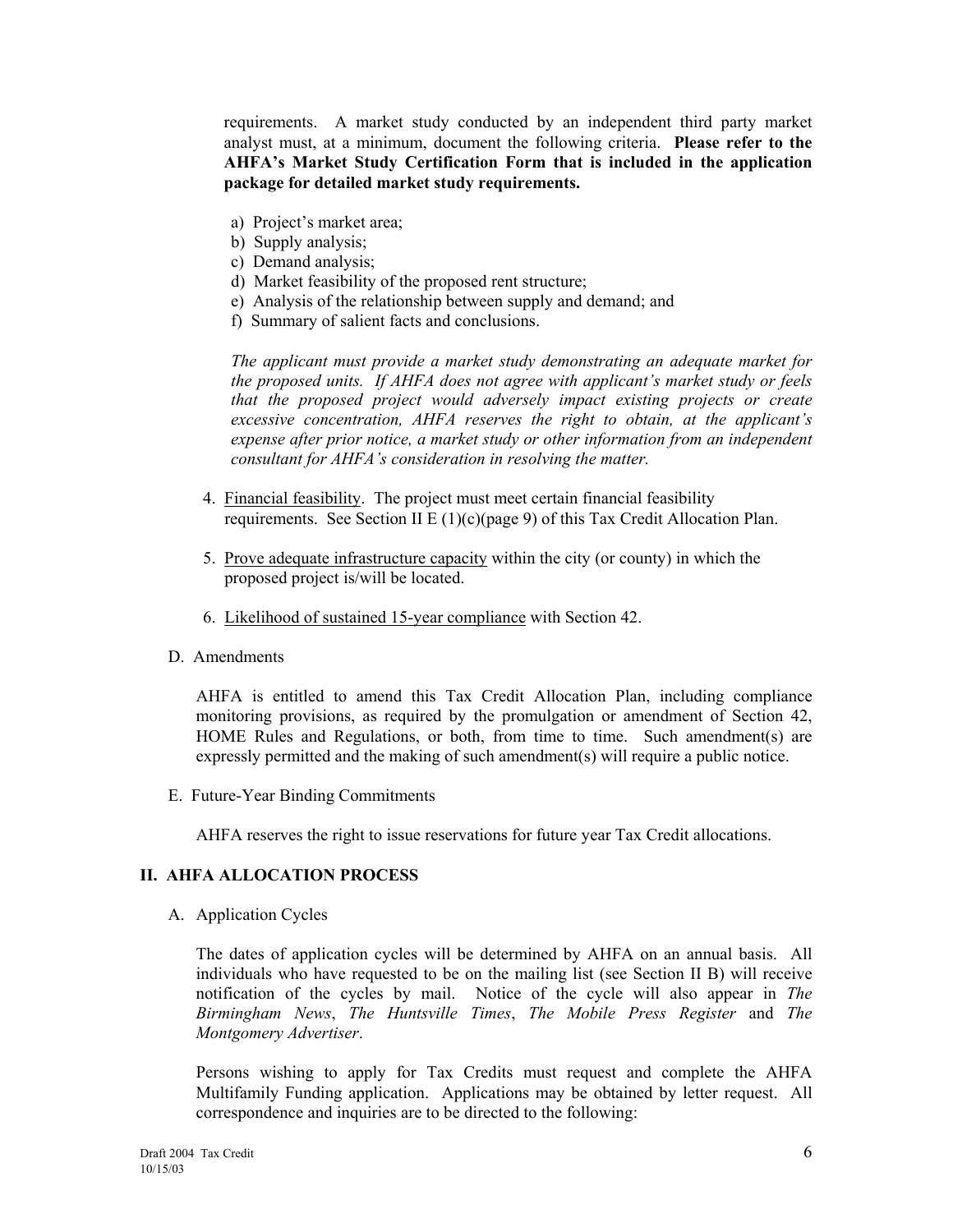Alabama Housing Finance Authority Attn: Multifamily Division Phone Number: (334) 244-9200 P. O. Box 230909 Fax Number: (334) 244-9214 Montgomery, Alabama 36123-0909 www.AHFA.com

Applications received during a cycle will be evaluated on a competitive basis. A \$500.00 non-refundable fee must accompany the application. *The fee must be in the form of a*  cashier's check or certified funds or AHFA can not accept the application.

 *Please note: Regardless of the funding decisions, the application fee is non refundable.* 

 AHFA may, at its discretion, allocate Tax Credits without the use of application cycles or the point scoring system to:

- Any project receiving State HOME funds;
- Any project financed by tax-exempt bond financing;
- Any project financed by HUD's HOPE VI Program;
- Any project placed in service that has already received a Tax Credit allocation, has a final cost certification that indicates the need for additional allocation, and has been approved for additional credits by AHFA; and
- Any other program(s) deemed eligible by AHFA.

However, owners for the projects listed above may be required at AHFA's discretion to submit a complete application and be subject to AHFA's threshold items and AHFA's underwriting and cost requirements in order to be considered for a Tax Credit allocation or additional allocation.

B. Mailing List

AHFA's mailing list is updated annually. Therefore, anyone not on the AHFA's mailing list and wishing to receive notifications of application cycles and other related AHFA activities must request to be placed on the mailing list. That *written* request must be sent to the aforementioned address. AHFA will contact everyone on the mailing list each year to request updated information and to determine if anyone wishes to be removed from the mailing list.

C. Application Threshold Requirements

Although AHFA recognizes that each application submitted is different, certain standard requirements **must be** met by all applicants before the application can be considered. These include:

1. Site Control. If the applicant does not already own the property for which funds are requested at the time of application, the applicant must have site control as evidenced by a purchase option. Because of regulations that impact the varying lengths of the approval process for each property, AHFA strongly suggests that the applicant secure, at a minimum, a six-month purchase option with an option to renew for an additional six months.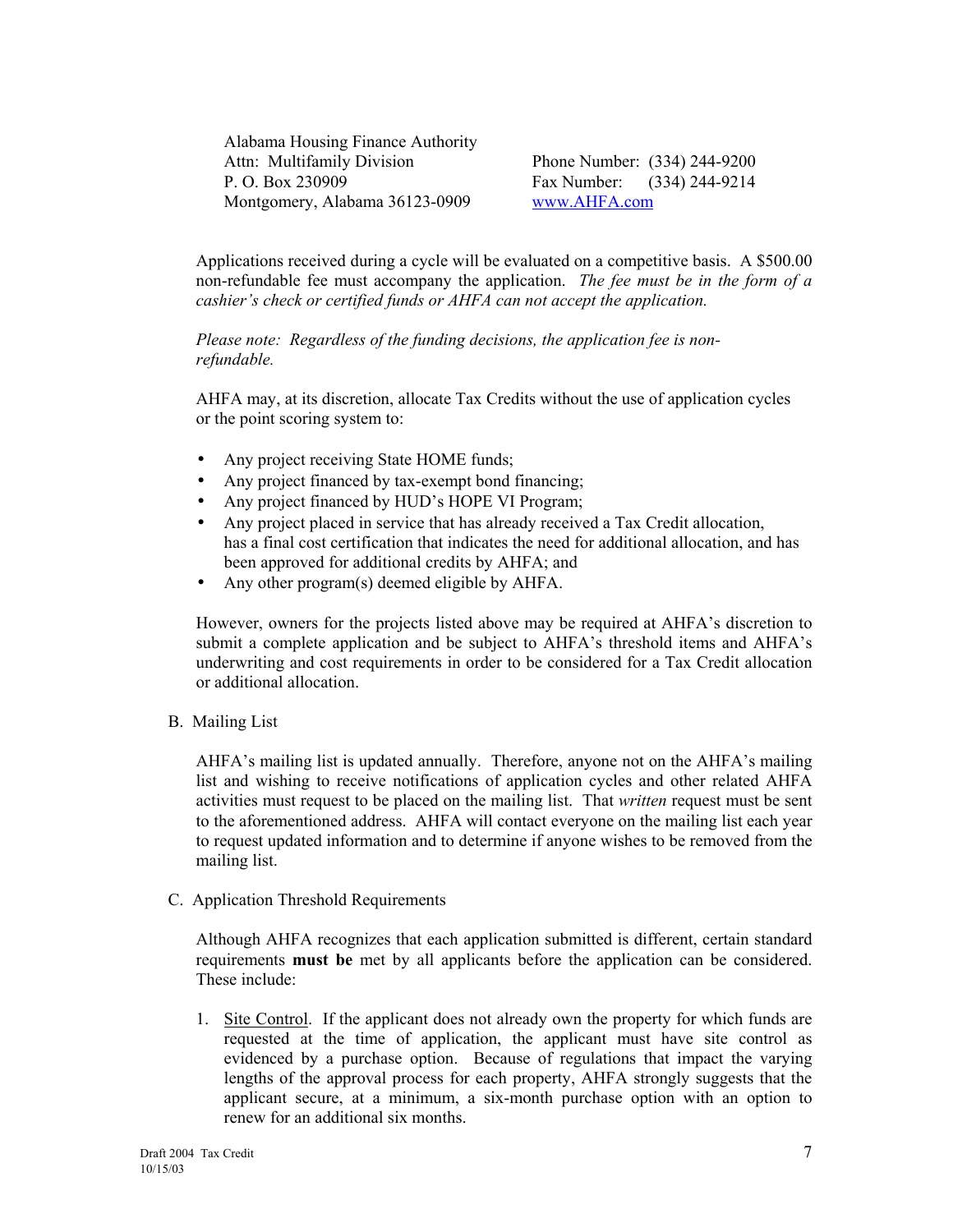- 2. Proper Zoning. The applicant must provide evidence that the property owned/to be owned is properly zoned and consistent with the proposed project's use. (AHFA does not consider the property zoned if contingent upon further city meetings, approvals and/or advertisement.) Evidence must be in the form of a signed statement from the local jurisdiction where the property is located.
- 3. Market Study. The applicant must provide a market study conducted by an independent third party market analyst with a signed Certification of Market Study Requirements Form provided by AHFA in the application package.
- 4. Certification of Consistency with the Consolidated Plan. **(HOME/Tax Credit only)**  If the proposed project is in an area that is covered by a local Consolidated Plan (see instructions for list), the applicant must have the certification of consistency completed by an authorized official of the participating jurisdiction. If not, the project will be under the State of Alabamaís Consolidated Plan and a letter will not be required. *Applications applying for Tax Credits only do not have to provide certification.*
- 5. Design Quality Standards. All projects are required to meet **AHFAís Design Quality Standards, (Addendum A).** These are minimum standards. AHFA will permit projects to exceed these standards. Each applicant may construct the proposed project in a manner that reflects applicant goals or that exceeds local building codes.
- 6. Minimum Rehabilitation. The minimum rehabilitation threshold is \$6,000 in hard construction costs per qualified low-income unit.
- 7. Flood Certification. The applicant must provide a completed FEMA Standard Flood Hazard Determination Form from a nationally recognized flood data service or from a licensed surveyor that no portion of the property is located within the 100-year flood plain. AHFA may allow an existing acquisition/ rehabilitation rental property to be located in a flood plain as long as acceptable evidence of flood insurance is provided at the time of application.

*Any applicant applying for a Tax Credit allocation for a project financed with taxexempt bonds, does not have to compete in the point scoring process. However, the application must meet all of the Tax Credit Allocation Planís required threshold items and AHFAís underwriting and cost requirements.* 

D. Negative Actions

 Should the following actions occur after the application has been submitted to AHFA, consideration of the application will terminate:

- a) Site change;
- b) Change in ownership--a change in the parties involved in the ownership entity (e.g., addition of a new general partner**/** member or removal of an existing general partner**/** member) without prior written consent of AHFA;
- c) Change in syndication structure--a change in the role of the syndicator or in the distribution of funds/allocation to others through syndication as stated in the application without prior written consent of AHFA;
- d) Change in unit design, square footage, unit mix, number of units, number of buildings, etc. (unless changes are required by local regulatory codes);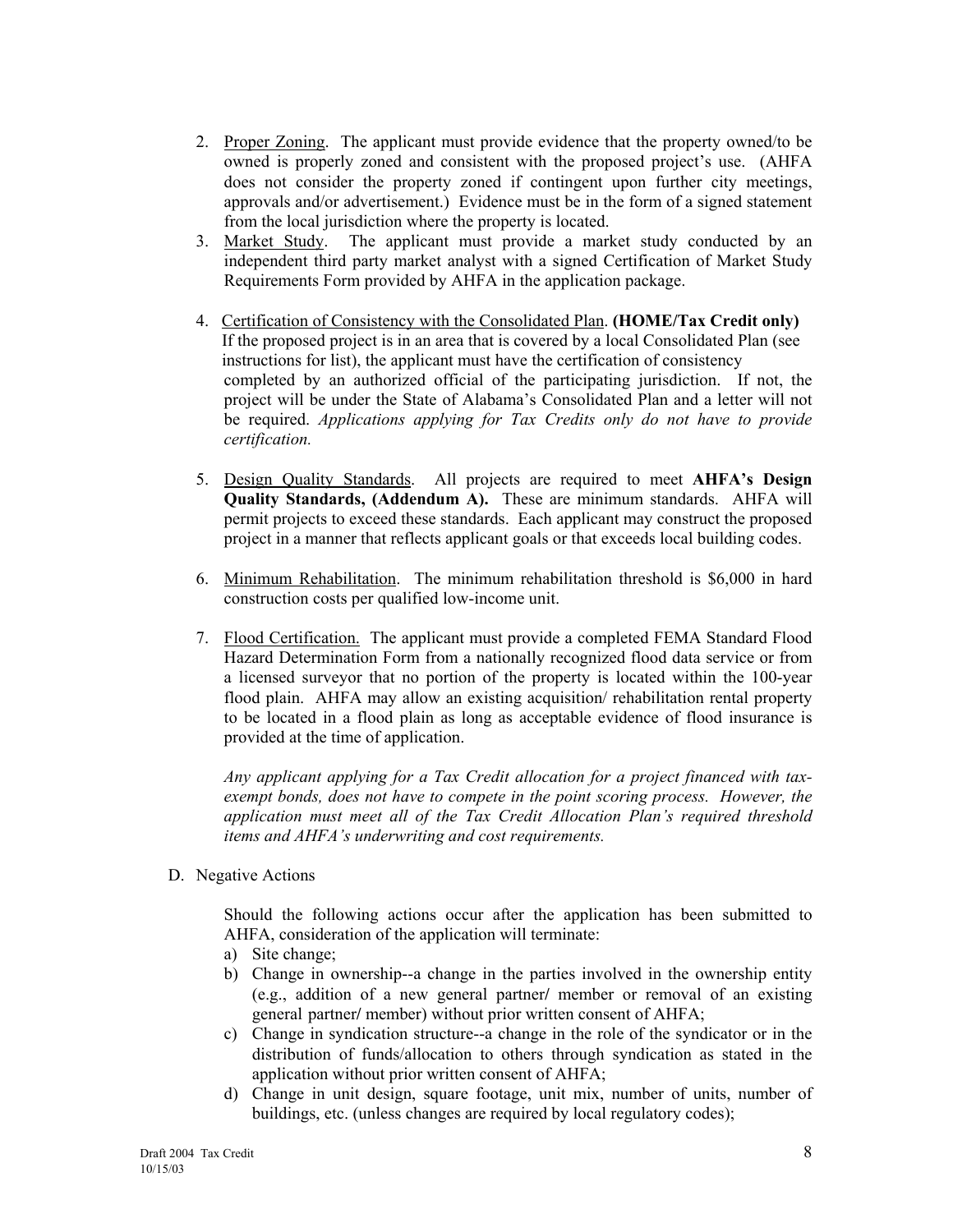- e) Change in the general contractor without prior written consent of AHFA;
- f) Change in the management company without prior written consent of AHFA;
- g) Change in the architect without prior written consent of AHFA;
- h) Instances of excessive or flagrant non-compliance on applicant's existing projects;
- i) Any staff or development team member (listed in the application) who has instances of excessive or flagrant non-compliance with AHFA, Low-Income Housing Tax Credit, HOME, or Tax Exempt regulations on existing projects;
- j) Any staff or development team member (listed in the application) who is presently debarred, suspended, proposed for debarment or suspension, declared ineligible or voluntarily excluded from any transactions or construction projects involving the use of federal funds or Low-Income Housing Tax Credits;
- k) Applicant has a project with AHFA that is in foreclosure or has been foreclosed; and/or
- l) Any material adverse change relating to the project or owner.

The above list of negative actions is not all-inclusive. The application package itself will list other necessary requirements. AHFA may terminate consideration of an application if any factual information supplied in connection with the application is fraudulent, misleading, or materially incorrect. Determination of whether information is fraudulent, misleading, or materially incorrect will be determined by AHFA in its sole discretion.

- E. Application Evaluation
	- 1. Process of Evaluation. Each application submitted will be subject to the following evaluations:
		- a) Completeness. Applications will first be examined for completeness. Should an application not be complete as defined on page 5, Section C, Part I of this Tax Credit Allocation Plan, it will receive point deductions. If the application is still incomplete after time has been given to submit the missing or deficient items, the application will be rejected, and no further consideration will be given.
		- b) Point Scoring System. Once the application is checked for completeness, the application will be further evaluated using the Point Scoring System included in Section III.
		- c) Financial Feasibility. Once the application is point-scored, the project will then be evaluated to determine its financial feasibility, including examining the market in which the project is located and performing an initial review of costs in connection with the proposed sources of funds.

AHFA will require a minimum debt service coverage ratio of 1.15 (1.05 in USDA RD properties) for Tax Credit development debt financing that would foreseeably result in foreclosure if not repaid. For purposes of this standard, debt service coverage is defined as the ratio of a property's net operating income (rental income less operating expenses and reserve payments) to forecloseable, currently amortizing debt service obligations. AHFA will determine the allowable operating expense based on historic and current Tax Credit properties<sup>7</sup> financial statements.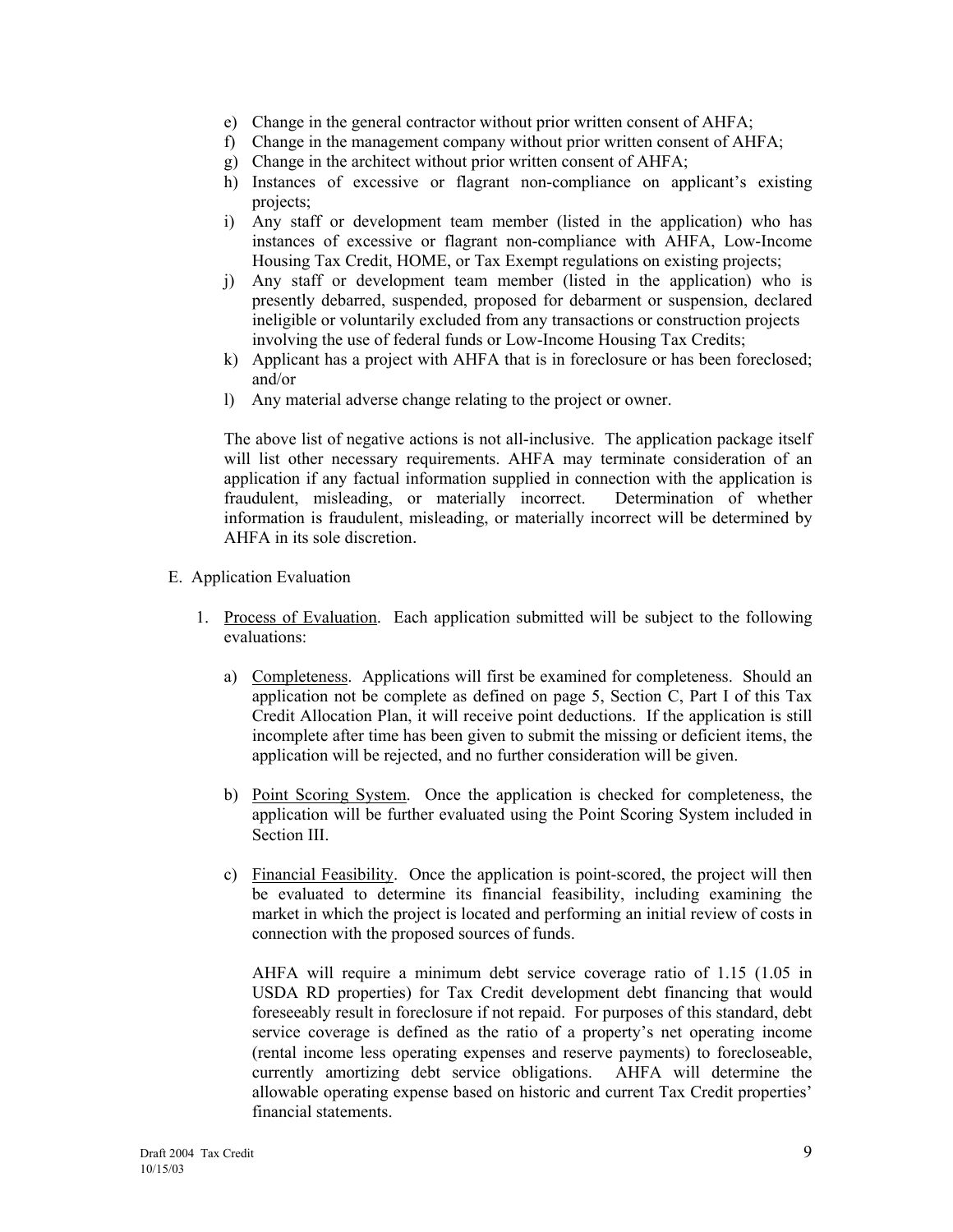AHFA will require the project to establish and maintain throughout the compliance period a minimum operating reserve. The operating reserve will be an amount equal to six months of the projected first year operating expenses.

AHFA will require the project to establish and maintain throughout the compliance period a minimum replacement reserve of \$250 per unit annually (for seven years).

AHFA's determination of the appropriate amount of Tax Credits is not a representation or warranty as to the financial feasibility of such project, and may not be relied upon as such by the applicant, owner, developer, investor, lender or any other person.

 The amount of equity capital (net syndication proceeds) contributed by investors to a project partnership shall not be less than the amount generally contributed

- by investors to similar projects in current market conditions. In the event that the project owner receives less equity capital than the amount, which should be obtained based on current market conditions, AHFA will underwrite each project
- at the current market rate. Any equity deficits will become the responsibility of the owner to contribute.
- d) Credit Worthiness. AHFA will perform credit investigations of the individuals and trade reports of business involved in the development and operation of the project. If these reports prove to be less than satisfactory, the application may be rejected.
- e) Reasonableness of Project Costs. Any line item costs, square footage costs or total unit costs exceeding a range of reasonableness may be disallowed solely at the discretion of AHFA. Additional information and documentation (verified by AHFA and/or AHFA's designee) may be required to substantiate the reasonableness of the cost. Any allocation made will be determined using AHFA's assessment of cost.

AHFA requires a cost certification made by an independent CPA verifying that the owner has met the 10% test as required by the Carryover Allocation Agreement for Tax Credits. AHFA reserves the right to request certification or verification in a form acceptable to AHFA of any line item cost at any time between the application cycle and final allocation of the Tax Credit. When the project is placed in service, AHFA requires the final cost certification to be made by an independent CPA.

- 2. Frequency of Evaluation. Applications will be evaluated at least three times:
	- a) At submission;
	- b) When the allocation is made; and
	- c) When the project is placed in service.
- F. Developer and Builder Fees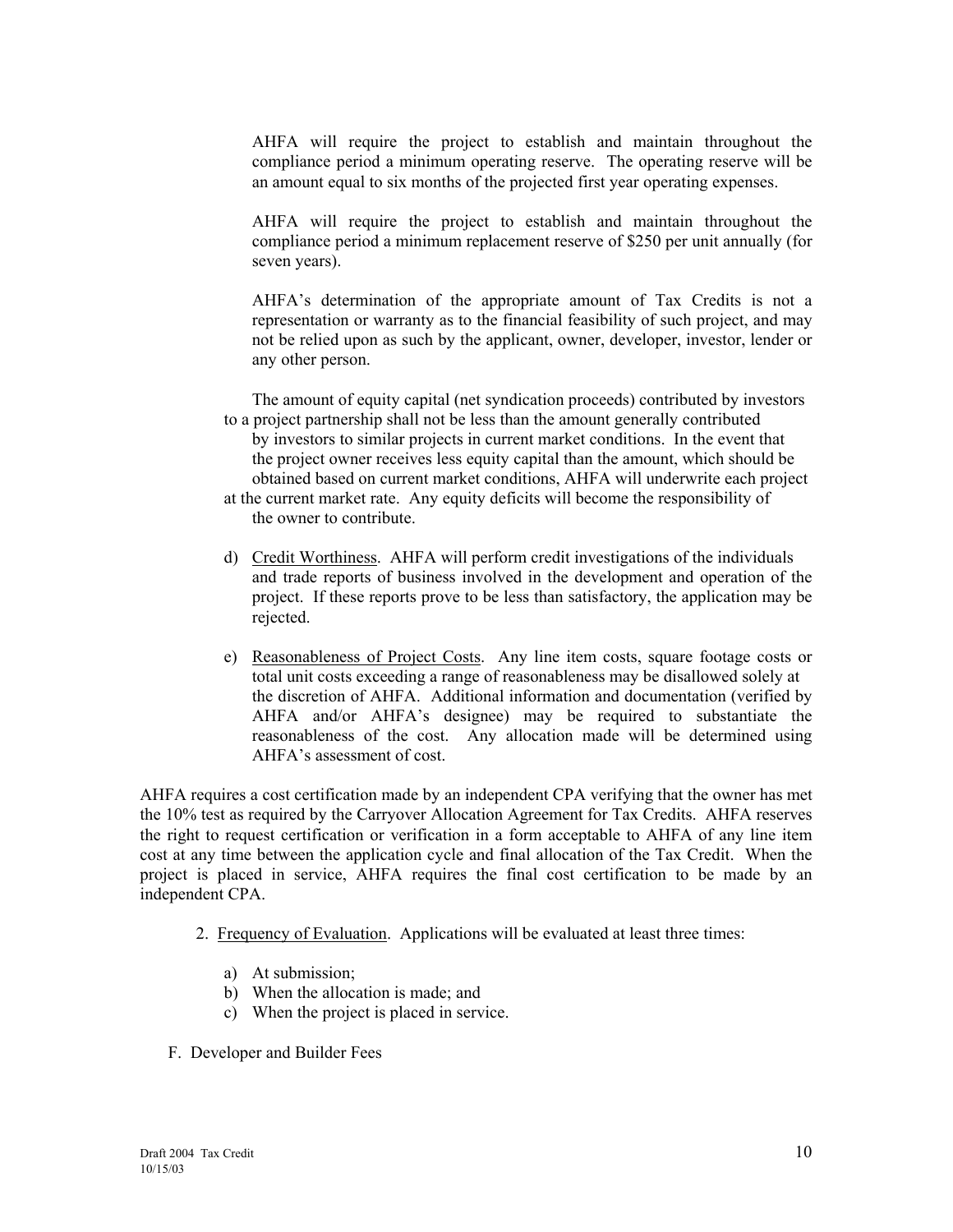- 1. Developer Fee (New Construction and Rehab). The developer fee, which includes the developer's overhead and profit plus consultant fees and the owner's profit, should not exceed 15% of the total project costs (excluding the developer fee).
- 2. Developer Fee (Acquisition). The developer fee on acquisition costs only will be determined based on the following scale:

|                                      | Maximum       |
|--------------------------------------|---------------|
| Per Unit Hard Construction Costs     | Developer Fee |
| $$6,000$ -\$8,000 rehab expenditures | $5\%$         |
| $$8,001-\$10,000$ rehab expenditures | 10%           |
| \$10,001 and over rehab expenditures | 15%           |

*The acquisition fee on Rural Development projects will be capped at 8%. A capital needs assessment will be required on all rehabilitation properties.* 

- 3. Builder Fee. The builder fee, which includes builder profit and overhead, should not exceed 8% of the construction costs, excluding the fee. General requirements must be cost-certified and, as a general rule, should not exceed 6% of the total construction costs. Items included in general requirements will be consistent with HUD and USDA Rural Development regulations.
- 4. Identity of Interest. AHFA requires that the applicant identify the existence of an identity of interest with any other party to the project including the sale of real estate. "Identity of Interest" is defined by HUD and is repeated in the application instructions contained in the AHFA's Multifamily Funding Application package.
- G. Tax Credit Allocations

Any Tax Credit allocation awarded will be calculated first by using AHFA's computed eligible basis.

- 1. Four Percent Credit. AHFA will compute the Tax Credit allocation at a maximum of 4% of AHFAís determined Eligible Basis if the project is (or will be):
	- a) A Federally Subsidized Project. A new building or substantial rehabilitation of an existing building shall be treated as federally subsidized for any taxable year if, at any time during such taxable year or any prior taxable year, there is or was outstanding any obligation the interest on which is exempt from tax under Section 103, or any below-market federal loan, the proceeds of which are or were used (directly or indirectly) with respect to such building or the operation thereof;
	- b) A HOME-Financed Project unless the owner elects to rent at least 40% of the units in the project to tenants at 50% of the area median income; and/or
	- c) Any Qualifying Acquisition.
- 2. Nine Percent Credit. The computed Tax Credit allocation will be a maximum of 9% of AHFAís determined Eligible Basis for any new building or substantial rehabilitation of an existing building that is not federally subsidized.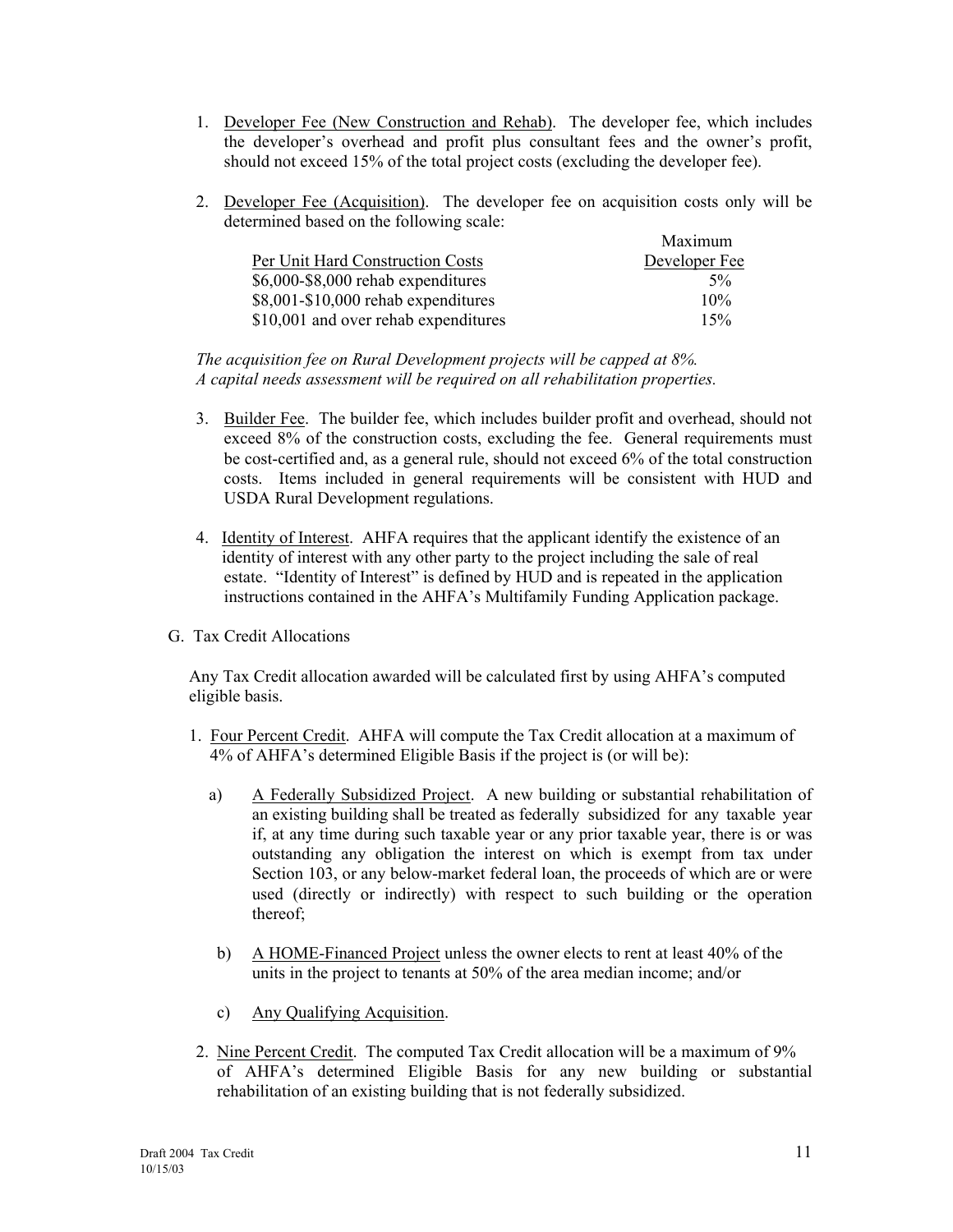3. Ceilings. No single project will be allocated Tax Credits in excess of 12% of the state's 2004 credit ceiling, and no related entities, principals or individuals thereof shall be allocated Tax Credits in excess of  $12\%$  of the state's credit ceiling. Regardless of each individual owner's percentage of ownership in a project, 100% of the project's Tax Credit allocation will count towards all caps for all owners. There will be an exception to the project cap and owner cap for a development located in a Qualified Census Tract. This exception only applies to one project. There will be an exception to the owner cap for 4% Tax Credit projects.

 When Tax Credits are combined with HOME funds, no related entities, principals or individuals shall be allocated HOME funds in excess of 15% of the state's 2004 HOME fund allocation. Regardless of the percentage ownership in a project, 100% of the project's HOME fund allocation will count towards all caps.

H. Notification of Approval

The applicant will be notified of AHFA's decision in the form of a reservation letter. The Reservation Letter will outline actions by which owners, if they accept the terms, must abide. Failure to abide by the terms of the reservation will automatically terminate such reservation.

I. Progress Requirements After Reservation

From the date of the reservation, the applicant has the outlined time constraints set forth below in which to obtain the following items. Failure to comply with any one of the items may cause the reservation to be automatically terminated:

- 1. Within 10 days of the date of the Reservation Letter, the applicant must:
	- a) Submit the Certificate of Existence from the Secretary of State (must be dated prior to execution of the reservation letter).
	- b) Submit the original executed Reservation Letter acknowledging acceptance of the terms and conditions.
	- c) Remit a cashier's check or certified funds in an amount equal to  $10\%$  of the first years Tax Credit allocation.
	- d) Carryover Allocation Agreement.

#### 2. Within 30 days of the date of the Reservation Letter, the applicant must:

- a) Submit a legally binding commitment for construction and permanent financing which details the specific terms of funding and repayment and is not subject to further approval of the creditor's board or credit committee.
- b) Submit an executed binding commitment for syndication in form and content acceptable to AHFA.
- c) Submit evidence that an application for a Site Appraisal and Market Analysis (SAMA) or Multifamily Accelerated Process (MAP) has been made if the project is to be financed by HUD.
- d) Syndicator Relevant Experience Form in an AHFA provided form.
- 3. Within 60 days of the date of the Reservation Letter, the applicant must: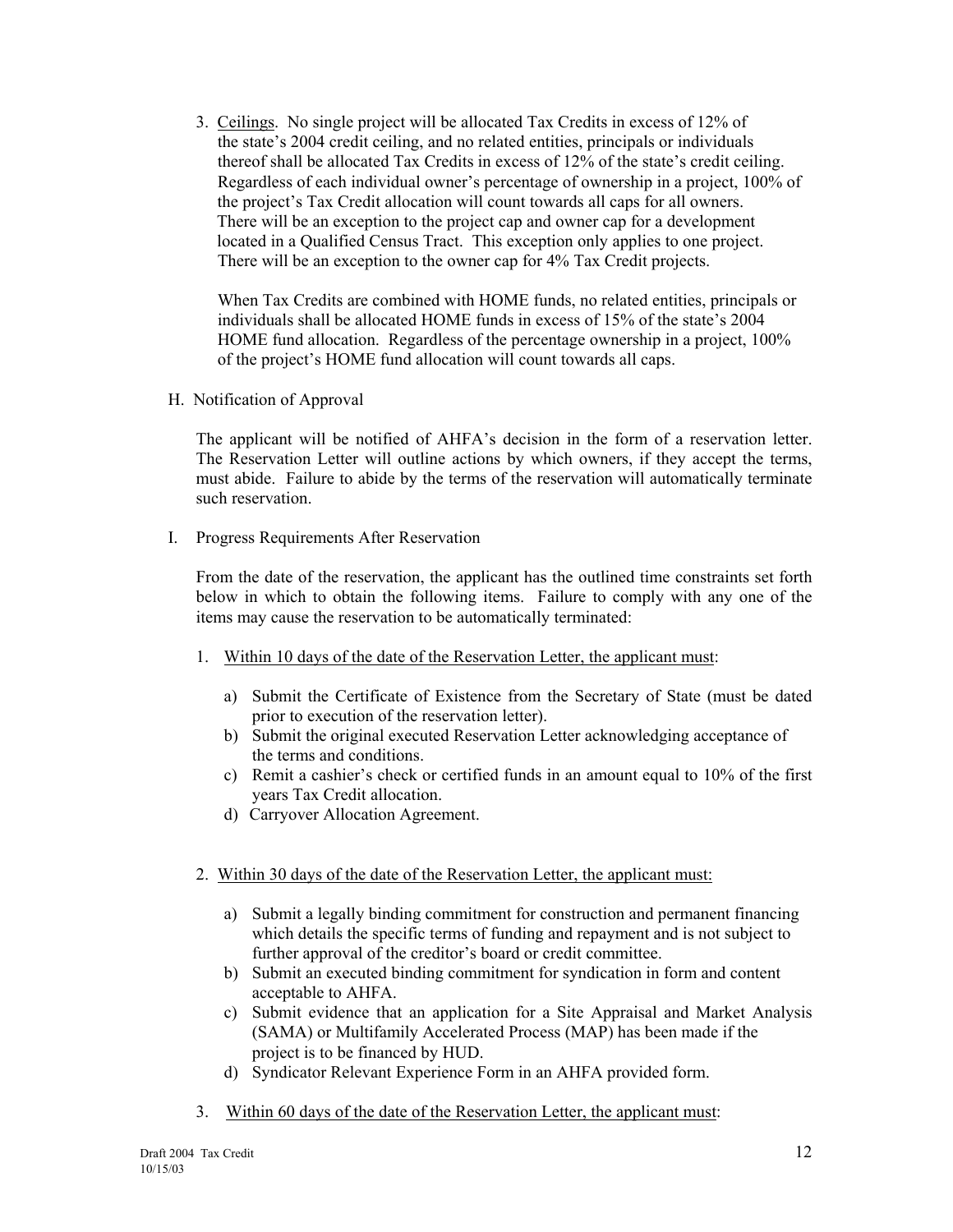- a) Provide final stamped plans and specification.
- b) Provide a site specific soils report.
- c) Provide a Certified Survey bound within the Plans and specifications.
- d) Provide standard form of agreement between owner and the architect.
- c) Provide the utility letters.
- 4. Within 90 days of the date of the Reservation Letter, the applicant must:
	- a) Provide certified organizational documents.
	- b) Provide a copy of the complete to-be-built appraisal.
	- c) Provide phase I environmental.
	- d) Provide construction cost Estimate summary.
	- e) Provide detailed construction schedule.
	- f) Provide standard form of agreement owner and contractor (AIA form)
- 5. Within 120 days of the date of the Reservation Letter, the applicant must:
	- a) Submit a copy of executed construction note or agreement.
	- b) Take full possession of the site as evidenced by the warranty deed.
	- c) Provide original recorded Declaration.
	- d) Submit a copy of the building permit.
	- e) Provide proof of construction commencement evidenced by copy of Owner's Notice to Proceed to project's General Contractor.
	- f) Provide Title Insurance Policy.
- 6. Within 6 months of the date of the Carryover Allocation, the applicant must incur more than ten percent (10%) of the reasonably expected basis in the project.
- 7. Within 60 days after the project is placed in service, the owner must provide AHFA with the Actual Cost Certification package.
- 8. Within the first-year credit period the owner must close the first mortgage and receive the IRS Form 8609 from AHFA.

 *AHFA is under no obligation to issue 8609s for the current year if the package is received after December 2, 2004.* 

J. Negative Action After Reservation until the Placed-in-Service Date

 Some actions on the part of the applicant will cause the reservation to be terminated: See Section II (D)(page 8) of the Tax Credit Allocation Plan.

K. Change in or Denial of Tax Credit Allocation

The evaluations listed in Section II (E)(2) of the Tax Credit Allocation Plan may result in a possible change in the amount of Tax Credits allocated to a project or denial of the total allocation altogether due, but not limited to, one of the following reasons:

- 1. Information in the application submitted is determined to be incorrect or fraudulent;
- 2. Conditions in the Reservation Letter are not met;
- 3. Changes in the actual cost of the project;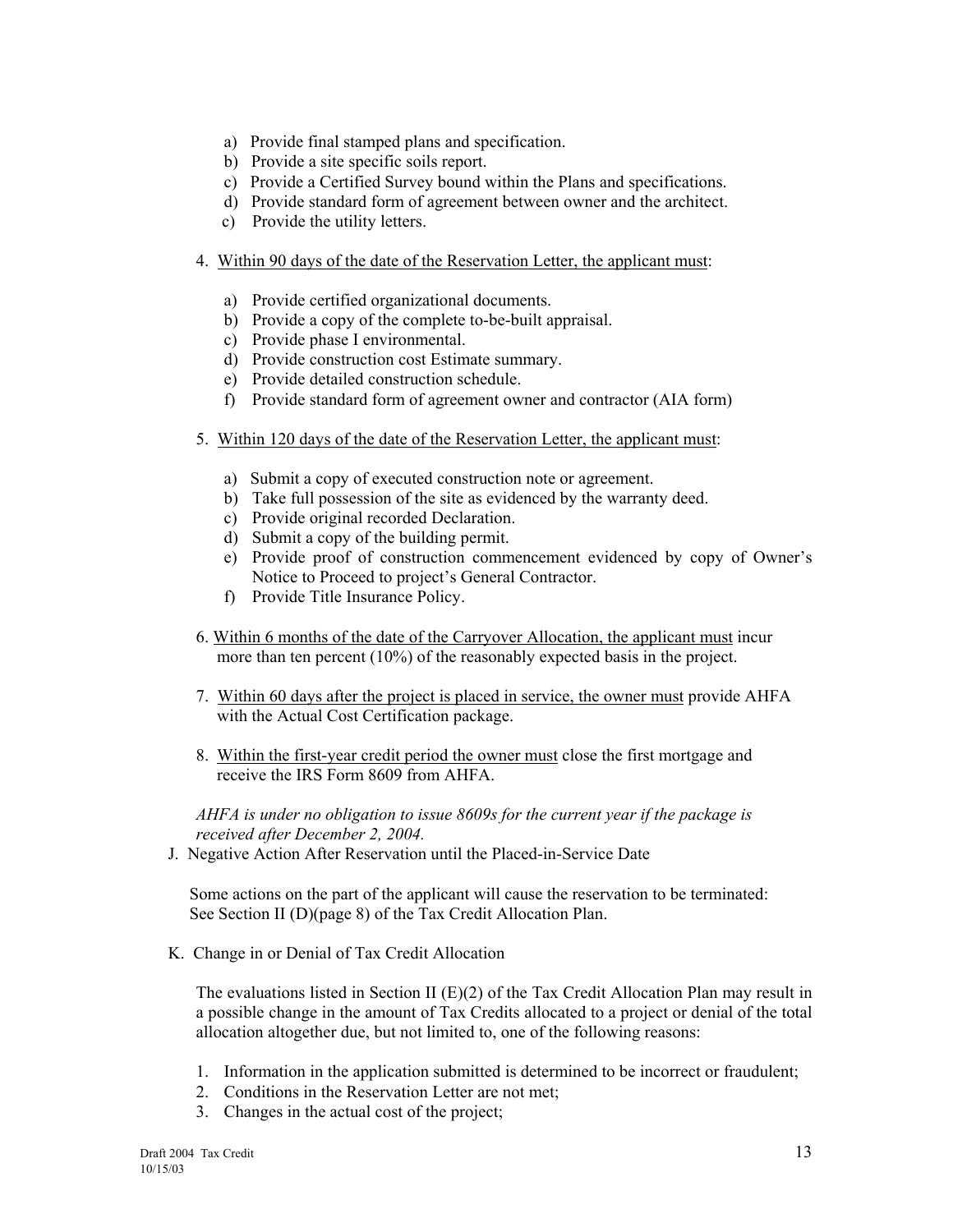- 4. Applicant obtains additional subsidies or financing other than those disclosed in the application;
- 5. Additional syndication proceeds other than those disclosed in the application;
- 6. Subsequent regulations issued by U.S. Treasury or the IRS pertaining to Section 42; and/or
- 7. Applicantís failure to notify AHFA promptly of any material or adverse changes in the original application. Material or adverse changes include, but are not limited to, applicant's loss of site control, rights of way, ingress and egress, adverse change in the financial condition of the applicant, inability to perform tasks proposed in the application by the deadline set by the applicant and further set or agreed to by AHFA.
- L. Memoranda of Understanding

The Memorandum of Understanding ("USDA MOU"), executed August 14, 1997, between AHFA and USDA Rural Development, will apply to applicants seeking both Tax Credits and RHS loan assistance. USDA Rural Development will provide a copy of the USDA MOU to applicants for their guidance when combining assistance provided by both agencies.

The Memorandum of Understanding ("HUD MOU"), executed August 30, 2000, between AHFA and HUD, will apply to applicants seeking both Tax Credits and HUD loan assistance. The HUD MOU gives AHFA the authority to conduct the subsidy layering review to determine if excess federal funds are being used in the project.

#### M. Disclosure

AHFA will attempt to request all information necessary to make informed decisions regarding Tax Credit allocations. Therefore, it is in the best interest of everyone concerned with the process to disclose completely and accurately all information regarding each proposed project. AHFA acknowledges that errors and misjudgment sometimes occur and simply requests that the applicant notify AHFA of any errors that may occur upon discovery. Any modification made by the applicant to the final cost certification after AHFA has issued IRS Form 8609 is subject to a re-processing fee. Said modification must be acceptable to AHFA in order for the amended 8609 to be issued.

#### **III. POINT SCORING SYSTEM**

Through the point scoring system, AHFA will award points to projects that best meet the identified housing priorities for the State.

The point scoring system will rank each project in two categories. The ranking of the project will be determined by adding the two section scores together and deducting any points lost to get an overall project score. The point scoring system will largely determine which projects should be funded.

*Regardless of strict numerical ranking, the scoring does not operate to vest in an applicant or project any right to a reservation or allocation of Tax Credits in any amount. AHFA will, in all*  instances, reserve and allocate Tax Credits consistent with sound and reasonable judgment, *prudent business practices and the exercise of its inherent discretion.*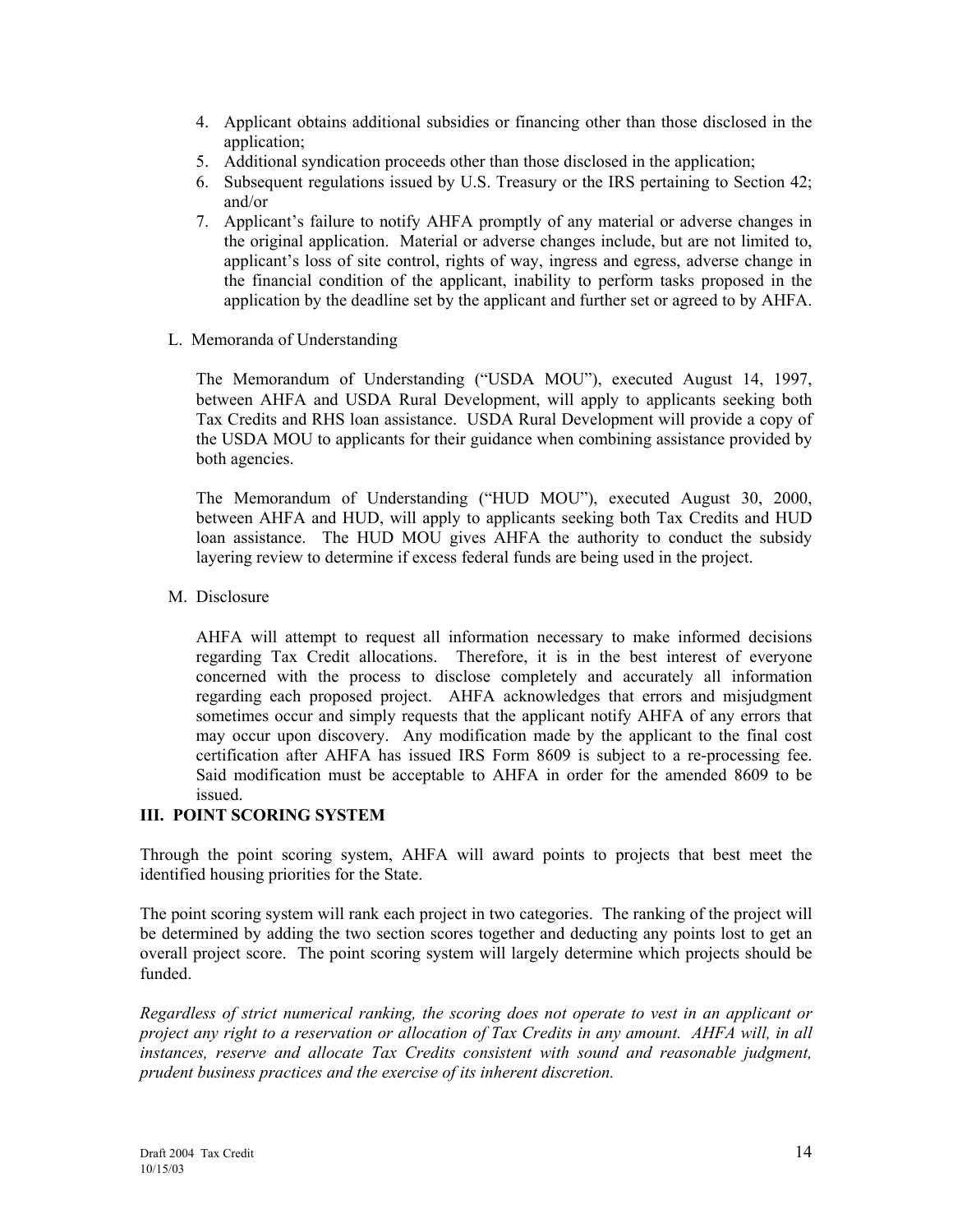In the event of a tie between two or more applications, the application located in a county that has not received funds in the current cycle by a higher scoring application will be funded. *However, if there still remains a tie, AHFA will conduct a drawing to determine the application that will be funded. The drawing will occur during AHFAís Board meeting in which the Tax Credit allocations are scheduled for consideration by the Board. An impartial person will be selected to draw. The owners of the application are not required to be present.* 

*AHFA reserves the right to deny a Tax Credit reservation to any applicant or project, regardless*  of that applicant's point ranking if, in AHFA's sole determination, the applicant's proposed *project is not financially feasible or viable. Additionally, AHFA may recommend that a Tax Credit reservation be awarded out of the ranking order established by the points earned, based on the amount of Tax Credit allocation needed relative to the amount of funding available or the financial feasibility and /or viability of the project.* 

*AHFA reserves the right to allocate credits in a manner that yields equitable distribution of credits throughout the State.* 

#### **A. POINTS GAINED**

#### **1. Project Characteristics (Maximum 89 Points)**

- a. Type of Construction (Maximum 29 Points)
	- A maximum of 5 points (1 point each) will be given to projects which provide extra unit/project amenities such as common laundry facilities, washer/dryer connections in each unit, gazebo, community TV, etc. Refer to the application for distinction between an *extra* amenity and a *required* amenity.
	- 3 points will be given for solid sod, which must provided a minimum of 20 feet from all sides of every building and between all buildings and paved areas. Landscaping around the building is allowed.
	- 3 points will be given to projects that promote energy conservation by exceeding the standards of the Council of American Building Officials Model Energy Code, as verified by the project architect.
	- 3 points will be given to projects that are designed and built to exceed a 15-year maintenance-free exterior standard, as verified by the project architect.

*New Construction Projects Only* 

- 3 points will be given for all on-site paved areas, which must be concrete (a soils report prepared by a geotechnical engineer is required).
- 3 points will be given for a 30-year roof as evidenced by manufacturer's warranty.
- 3 points will be given for storm windows and insulated exterior doors or Thermal break insulated windows and insulated exterior doors.
- 3 points for full brick/cementitious siding, stucco, or concrete masonry unit (CMU) products (no EIFS is acceptable). A minimum of 60% of each exterior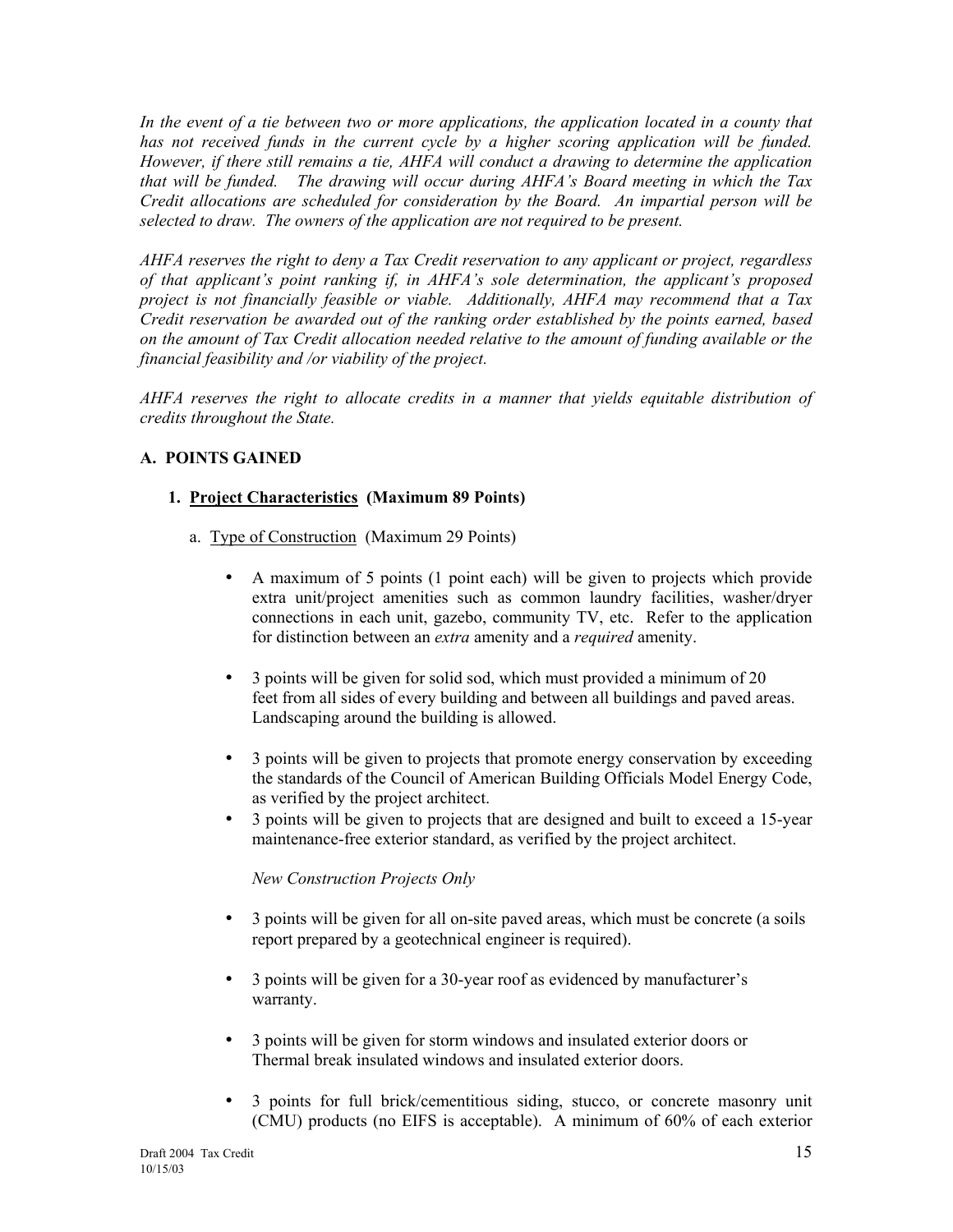wall of the building shall be brick. The remaining 40% can be cementicious siding, stucco, or CMU products. The CMU products must be decorative, textured, patterned, color core, or painted. All entry areas into the apartment including covered breezeways, porches, balconies, and patios must have brick, cementitious siding, stucco, or CMU to be considered full brick.

- 1. *One story buildings* Full brick is defined as "brick exterior facades" from finished grade elevations to eave line."
- 2. *Two or more story buildings* Full brick is defined as "brick exterior" facades from finished grade elevation to the bottom of the second floor windows."
- 3 points will be given for underground utilities.

#### *Rehabilitation Projects Only*

- 3 points will be given for replacing existing roof with a 30-year roof as evidenced by manufacturer's warranty.
- 3 points will be given for replacing all entry doors with insulated exterior doors and replacing all windows with storm windows or thermal break insulated windows.
- 3 points will be given for replacing all kitchen cabinets, countertops, and appliances.
- 3 points will be given for replacing all plumbing fixtures and water heaters.
- 3 points will be given for replacing all HVAC equipment.

 *All points for rehabilitation construction items will be verified by the Capital Needs Assessment and Architectís Certification submitted with the application which must be completed and certified by the project Architect.* 

b. Rent Affordability (Maximum 22 Points)

 • 5 points will be given to projects, which have a commitment for donated land and/or existing building(s) from the appropriate municipality or county. The land and/or building(s) must be valued at \$50,000 or more. Donated land and/or

 building(s) must have an appraisal completed by a State Certified General Real Property Appraiser indicating a value of \$50,000 or more. If there is an existing building(s) on the land being donated and the building(s) are being demolished the *land only* must be valued at \$50,000 or more in the appraisal. The municipality or county must certify in writing as part of the commitment letter that no member of the staff and development team (as listed on page 2 of the application) directly or indirectly provided any funds or other property to enable the municipality or county to donate the land and/or building(s).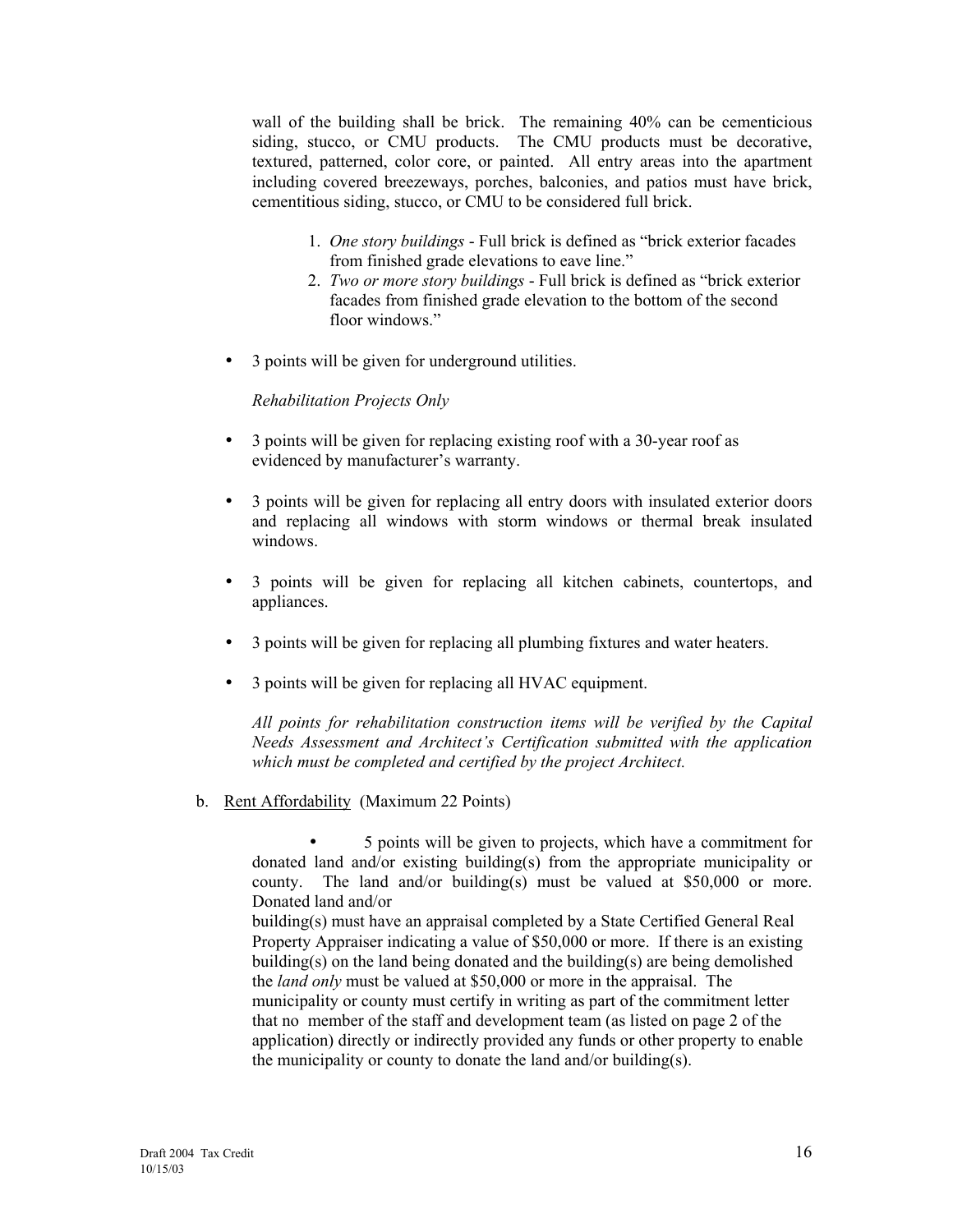- 5 points will be given to projects which have committed in writing to extend the low-income set-aside, at a minimum, five years beyond the 15 years required by law (minimum 20 year low-income set-aside).
	- • 5 points will be given for owner-financed project-based rental assistance, the

 assistance must be at least an equivalent of \$30.00 per unit per month for a minimum of 25% of the low-income units (rounded up) for at least ten consecutive years.) *At the end of ten years, any unused funds should remain available to assist tenants throughout the compliance period.* 

- 4 points will be given to projects which commit to renting 100% of the total units at the 50% rent level or fair market value, whichever is less throughout the compliance period. **This election only restricts the rents charged and does not effect or change the income election of the property.**
- 3 points will be given to projects; which elect to designate 100% of the rental units for low-income housing tenants. *All tenants must be at or below 60% of Area Gross Median Income ("AGMI").*
- c. Special Needs Housing (Maximum 13 Points)
	- 4 points will be given to projects with 100% of the units in the project designed, equipped and set-aside for elderly or people with disabilities.
	- 4 points will be given to projects targeting low-income families (individuals with children) with a minimum of 15% of the units having three or more bedrooms. **(If an applicant chooses 100% elderly, the applicant** *will not* **receive points for three or more bedrooms.)**
	- A maximum of 3 points (1 point each) will be given to applicants that provide services and/or activities for the tenants free of charge. In order for the service to be eligible for points, the owner must pay for the service, provide a place for the service, or provide transportation to the service. One point will be awarded for each fully completed Tenant Service form (see application package). **The Tenant Service form must be signed by the service provider to be eligible for points. The following services are eligible for points.**

Social Activities Educational- Childcare Speaker Forums Holiday festivities Computer training Financial planning Potluck dinners Tutoring assistance Fire safety Game night After-school program Law enforcement Movie night Mom's day out Substance abuse Arts and crafts Monthly newsletters Library

 Emergency Services Food bank Discount flu shots CPR classes Blood pressure screening Cholesterol checks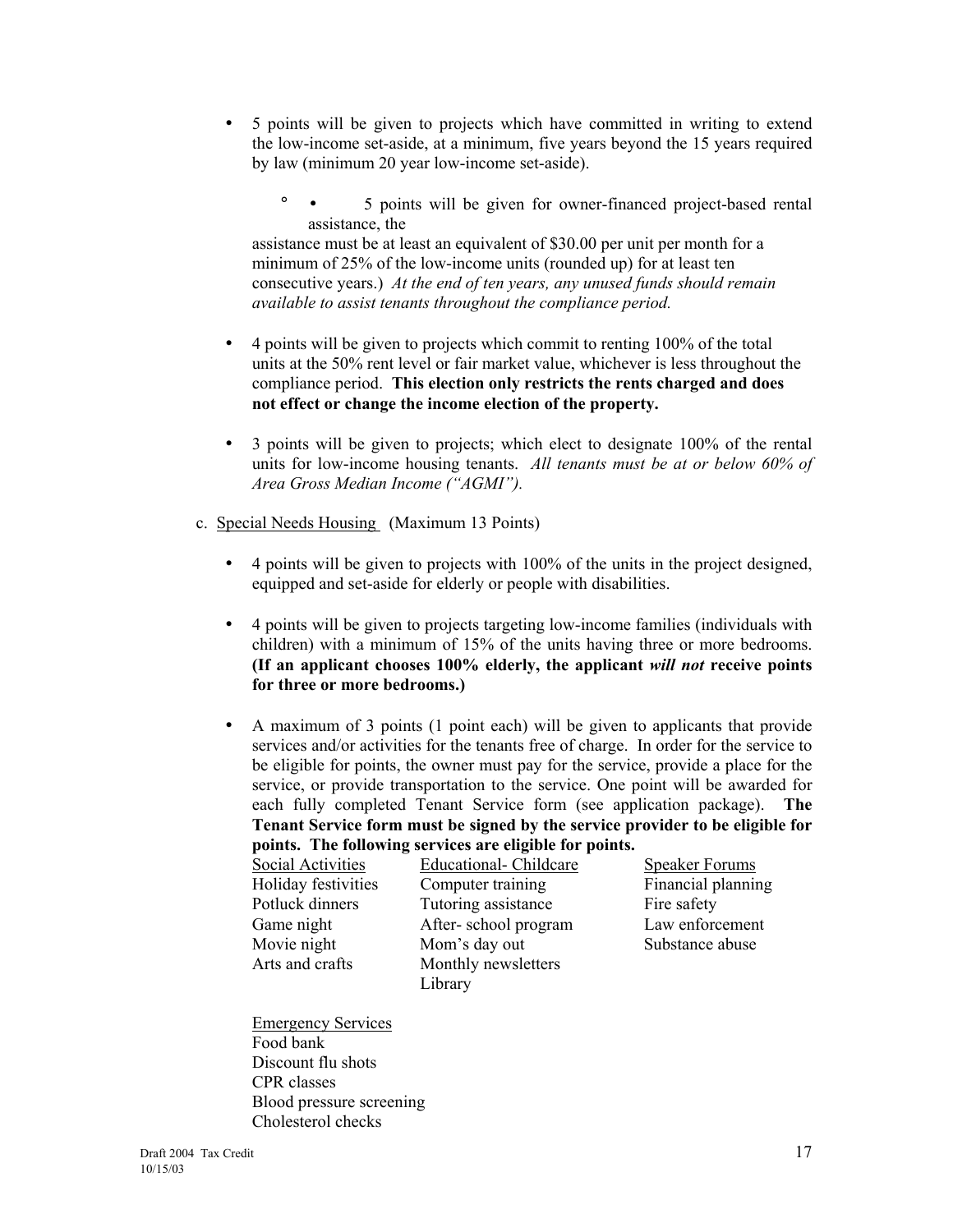- 2 points will be given to projects which have committed in writing to target households on the public housing waiting list.
- d. Readiness Issues (Maximum 12 Points)
	- 4 points will be given to applicants with evidence of attendance at the AHFA sponsored HOME/Tax Credit Training Seminar. The attendant must be a member of the development team.
	- 4 points will be given for evidence that the applicant has secured construction and permanent financing sufficient to complete the project, as evidenced by a firm letter of commitment from a lending institution. The borrower must accept the commitments, if required by the lending institution. A general letter of interest or support is *not* a firm commitment. To be considered a commitment, the document must contain the terms, conditions, interest rate, disbursement conditions, security requirements, and repayment provisions and be signed by an authorized representative of the lending institution. The commitment may be subject to an allocation of Tax Credits or HOME funds. The commitment may not be subject to final credit approval by the lending institution. If the applicant is applying for HOME funds the First mortgage must have a twenty-year term and a twenty-year amortization. If the project is an acquisition/ rehabilitation, the applicant must submit an approved assumption agreement as part of the commitment.
	- 2 points will be given for dated and executed organizational documents.
	- 2 points will be given for evidence of availability of *all* utilities to the site or evidence that they will be provided electricity, gas, water, sewage, and telephone. *The sewage letter must state whether there is capacity to serve the proposed units.*
- e. Project Type (Maximum 11 Points)
	- 5 points will be given for rehabilitation of existing multifamily residential rental housing. A minimum of \$10,000 per unit of hard construction cost must be completed in order to receive points.
	- 3 points will be given for applicants that apply for a four-percent (4%) credit only. (The four-percent (4%) Acquisition credit does not qualify for the points)
	- 2 points will be given to HUD and USDA RD "distressed" properties. AHFA defines "distressed" properties as being in risk of foreclosure. A letter from HUD or USDA RD must be submitted with the application stating the reason property is "distressed".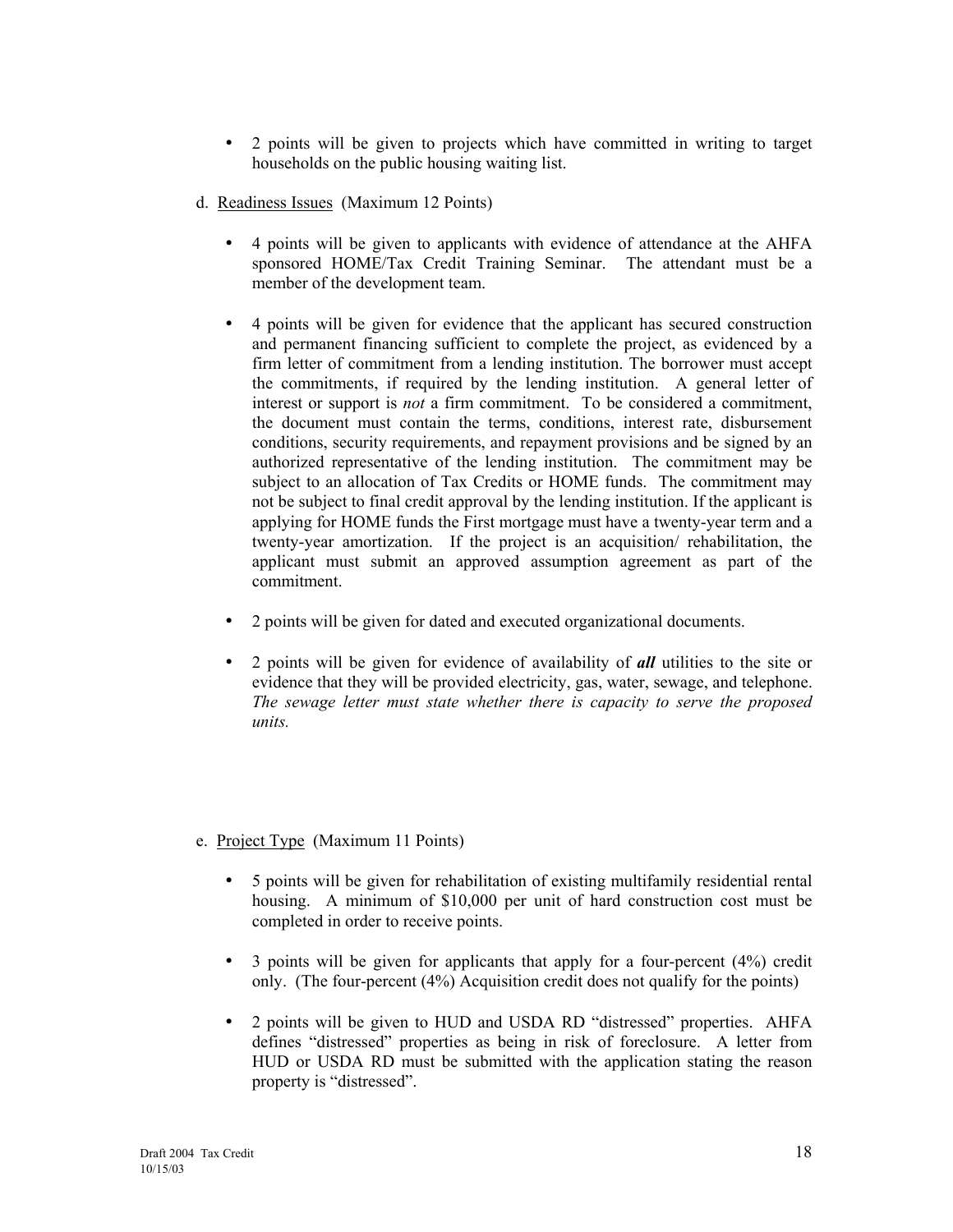- 1 point will be given for applicants that propose a project intended for eventual tenant ownership. The project must consist of single-family homes, duplexes, or townhomes to be eligible for points. Projects consisting of townhomes must be exactly 12 units to be eligible for points
- f. Location (Maximum 2 Points)
	- 2 points will be given to projects located in qualified census tracts, the development of which contributes to a concerted community revitalization plan. A copy of the written Revitalization Plan's applicable pages must be submitted with the application package.

#### 2. **Applicant Characteristics (Maximum 11 Points)**

- 5 points will be given to applicants with participation of minorities or women. To qualify for the points for participation of minorities or women the application must meet one of the following requirements:
	- a. Minorities or women have ownership in the project;
	- b. Minority- or women-owned business or individual(s) (is/are) listed as the developer on page 2 of the application;
	- c. Applicant/Owner guarantees at least 10% of the total building cost (line 19 of the Estimated Cost Certification) is awarded to minorityor women-owned businesses.

 *In all cases the minority or female individual(s) must have at least a 50% ownership interest as the project's general partner or 50% ownership interest in the participating business to qualify for the points. These businesses include, but are not limited to, real estate firms, construction firms, appraisal firms, management firms, financial institutions, investment banking firms, underwriters, accountants, and providers of legal services. The name and address of the company and the anticipated contract amount must be listed at the time of application on the form provided by AHFA in the application package in order to receive the points.*

- A maximum of 3 points will be given to owners (individual(s), corporation(s), or in the case of a limited partnership, the general partner(s)) who have previous successful experience in the development of multifamily housing. The owner may include experience gained as an owner in another firm, but not as an *employee* of another firm. Applicants must currently own the properties listed for development points.
	- 3 points (3+ projects) 2 points (2 projects) 1 point (1 project)
- A maximum of 3 points will be given to applicants with sound experience as managing agents of **low-income** housing. This experience is defined by the highest number of units currently managed or has previously managed. Only those units in projects that are considered low-income units will be counted in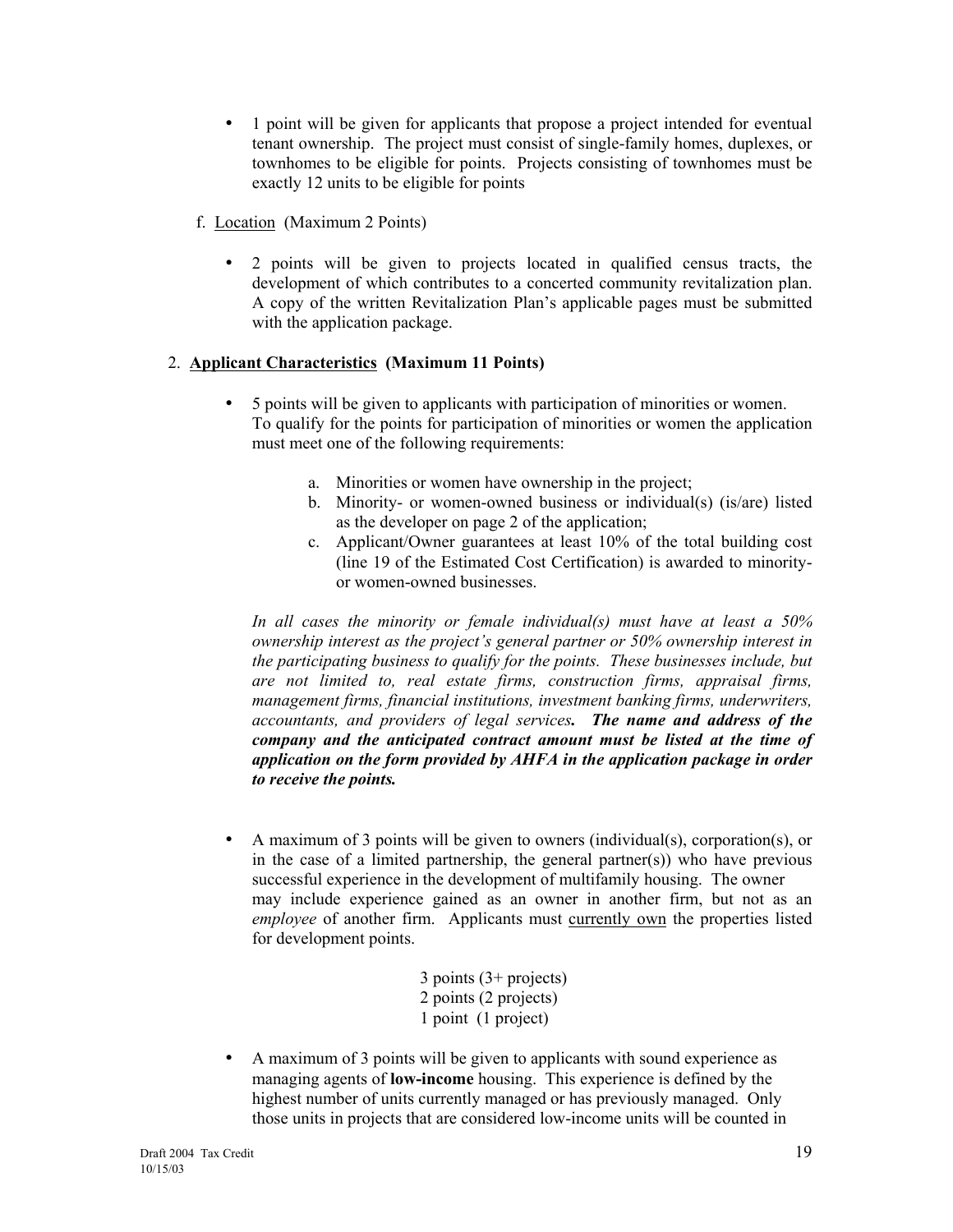this total.

 $3$  points  $(101+$  units) 2 points (49-100 units) 1 point (24-48 units)

#### **B. POINTS LOST**

1. Incomplete Application (No Maximum Points Lost)

**If threshold documentation is missing or a threshold requirement is not met at the time AHFA receives the application, the application will no longer be considered. AHFA may request a clarification of a threshold requirement and**  determine if complete at **AHFA**'s discretion.

One (1) point per missing or incomplete document will be deducted from an applicant's score if AHFA, during the completeness check, must notify the applicant of any document(s), which must be submitted. If the documents are not received by the specified time, the application will no longer be considered.

2. Project Location (Maximum Loss of 9 Points)

#### **Point deductions for project location is cumulative to a maximum of 9 points.**

• 5 points will be deducted for applications located in counties that AHFA funded a project (excluding HOME only) in the 2003 application cycle. The applicable counties are:

| Autauga   | Barbour | <b>Blount</b> | Calhoun   |
|-----------|---------|---------------|-----------|
| Chambers  | Chilton | Clay          | Covington |
| Cullman   | Dale    | Franklin      | Jefferson |
| Mobile    | Pickens | Russell       | Shelby    |
| St. Clair | Walker  |               |           |

• 3 points will be deducted for applications located in counties that AHFA funded a project (excluding HOME only) in the 2002 application cycle. The applicable counties are:

| <b>Baldwin</b> | Cherokee   | Clarke | Dallas    |
|----------------|------------|--------|-----------|
| Jefferson      | Lauderdale | Lee.   | Limestone |
| <b>Madison</b> | Montgomery | Morgan | Pike      |
| Tuscaloosa     |            |        |           |

• 1 point will be deducted for applications located in counties that AHFA funded a project in the 2001 application cycle. The applicable counties are:

| <b>Baldwin</b> | Elmore  | Etowah    | Jefferson  |
|----------------|---------|-----------|------------|
| Lee.           | Madison | Marshall  | Montgomery |
| Morgan         | Shelby  | Talladega | Tuscaloosa |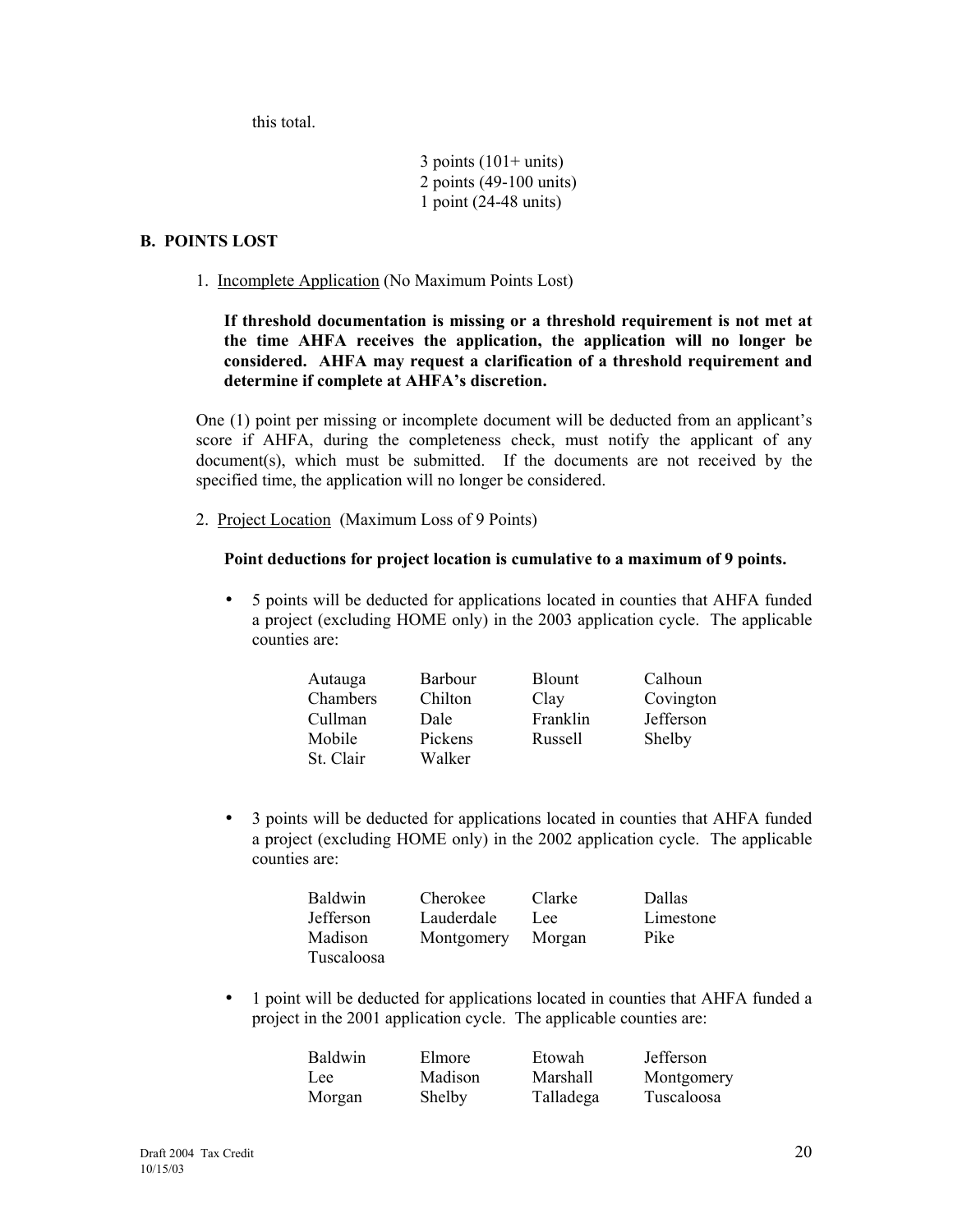**Applications for the rehabilitation of existing residential housing will not be subject to point deductions in any county and the 1 and 3 mile radius requirements.** 

**Applications that contain financing through HUDís HOPE VI program will not be subject to point deductions in any county and the 1 and 3 mile radius requirements.** 

**AHFA will not consider an application for new construction that is submitted in Baldwin, Jefferson, Madison, Mobile, and Montgomery counties unless all AHFA 2001, 2002, and/or 2003 funded projects within a 3-mile radius of the proposed site have been placed in service and are 90% occupied at the time of application. Projects funded with Tax Credit only, Tax Credit combined with HOME funds, and tax exempt Bonds combined with Tax Credit will be considered within the 3-mile radius. Projects funded with HOME only funds will not be considered.** 

**AHFA will not consider an application for new construction that is submitted in a county (Excluding HOME only projects) that AHFA funded in 2001, 2002, and 2003 unless all AHFA 2001, 2002, and/or 2003 projects within a 1-mile radius of the proposed site have been placed in service and are 90% occupied at the time of application. Projects funded with Tax Credit only, Tax Credit combined with HOME funds, and tax exempt Bonds combined with Tax Credits will be considered within the 1-mile radius. Projects funded with HOME only funds will not be considered.** 

*Radius is defined as a straight line extending from the center of a circle to the circumference.* 

**AHFA will provide reasonable assistance in determining occupancy of applicable projects, upon request. All information provided to applicants by AHFA will be based upon third party information reported to AHFA. AHFA will confirm occupancy of all applicable projects at the time of application.** 

**AHFAís determination of occupancy is final and binding on all applicants. AHFA is not responsible for errors or omissions in occupancy reported to AHFA.** 

- 3. Compliance (Maximum Loss of 15 Points)
	- A maximum of 10 points will be deducted if the applicant's existing projects or the applicant's management company's existing projects are not in compliance with Section 42, the HOME Regulations or AHFA's policies and procedures.
	- A maximum of 5 points will be deducted if the applicant has not met the Davis- Bacon requirements on any existing project.

See breakdown of points for both existing projects and existing Davis-Bacon files. **(Addendum B)**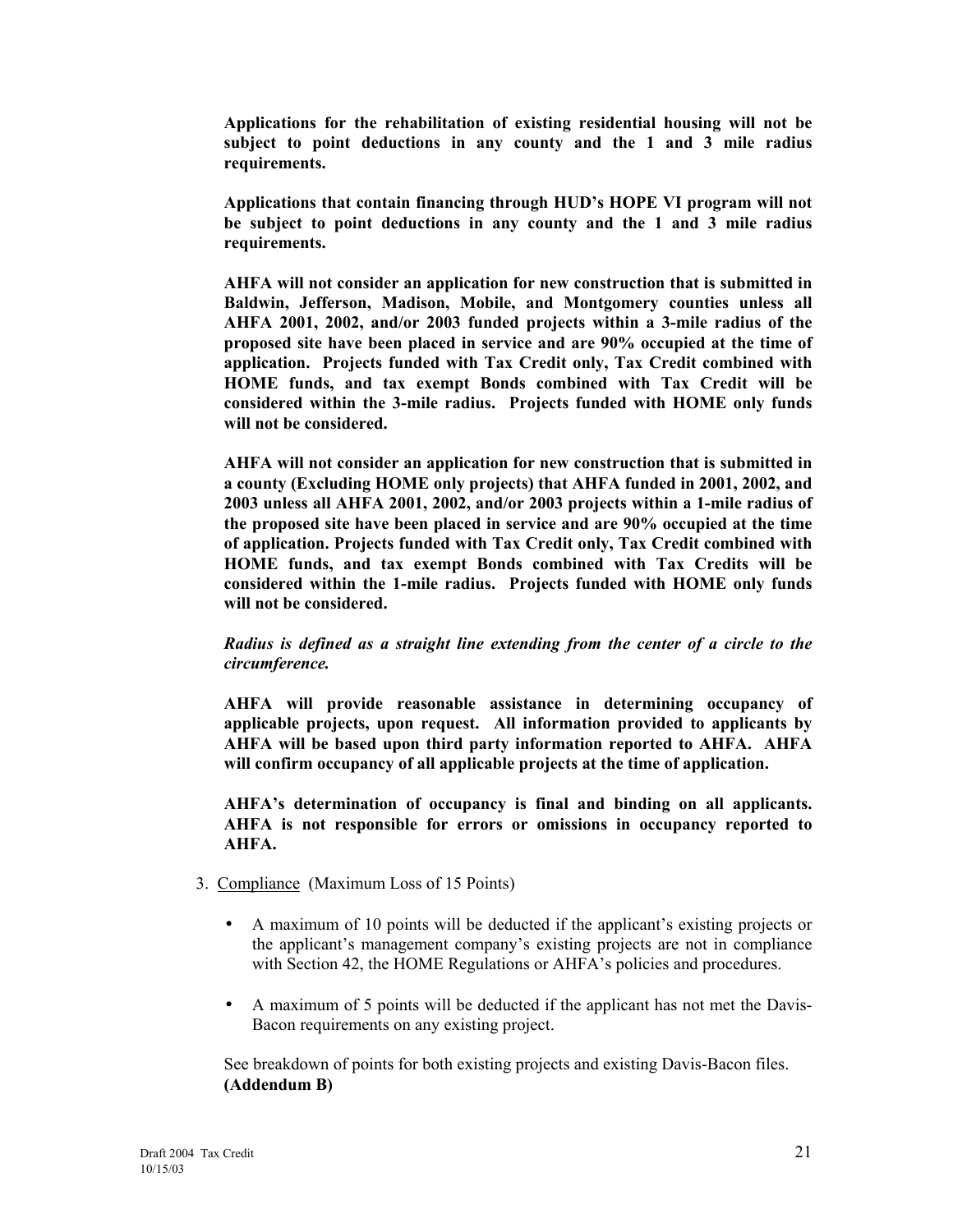- 4. Returned Credits (Maximum Loss of 15 Points)
	- 10 points per project will be deducted if a 1995 or later project was not or has not been placed in service within 24 months of receiving the reservation.
	- 5 points per project will be deducted if a 1996 or later project received a reservation for Tax Credits but did not meet the minimum 10% carryover requirement that resulted in returned credits.

 *Point deductions for returned Tax Credits only apply to the Tax Credit allocation cycle following the year the Tax Credits were returned.* 

- 5. Site Selection (Maximum Loss of 13 Points)
	- A maximum of 10 points will be deducted from the project's score for any detrimental characteristics on or adjacent to the site exist. These include, but are not limited to, utility substations, landfills, railroad tracks, major highways, industrial plants, topography inconsistent with proposed use, etc.
	- A maximum of 3 points will be deducted on the following scale regarding the project's distance from a grocery store (Contains bread, milk, over the counter medicines) or pharmacy. See application instructions for the definition of services and for determining the distance from project:

| Distance         | <b>Point Deduction</b> |
|------------------|------------------------|
| Over one mile    | 1 point                |
| Over two miles   | 2 points               |
| Over three miles | 3 points               |
|                  |                        |

#### **IV. COMPLIANCE MONITORING**

Section 11407 (b)(10) of the Omnibus Budget Reconciliation Act of 1990 provides an effective date of January 1, 1992, for qualified allocation plans to contain compliance monitoring procedures required by Section  $42 \text{ (m)}(1)(B)$ (iii). These compliance monitoring procedures apply to all buildings placed in service in Alabama that have received allocations of Low-Income Housing Tax Credits as determined by Section 42 and related Treasury Regulations (Reg.). The compliance monitoring procedures and requirements are as follows:

- A. AHFA will verify that the owner of a low-income housing project is maintaining records for each qualified low-income building in the project. These records must show, for each year in the compliance period, the information required by the record-keeping provisions contained in Reg. ß1.42-5(b)(1), incorporated herein by reference.
- B. AHFA will verify that the records documenting compliance with Section 42 for each year as described in Paragraph A above are retained for at least six years after the due date (with extensions) for filing the federal income tax return for that year. AHFA will also verify that the records for the first year of the credit period are being retained for at least six years beyond the due date (with extensions) for filing the federal income tax return for the last year of the compliance period of the building.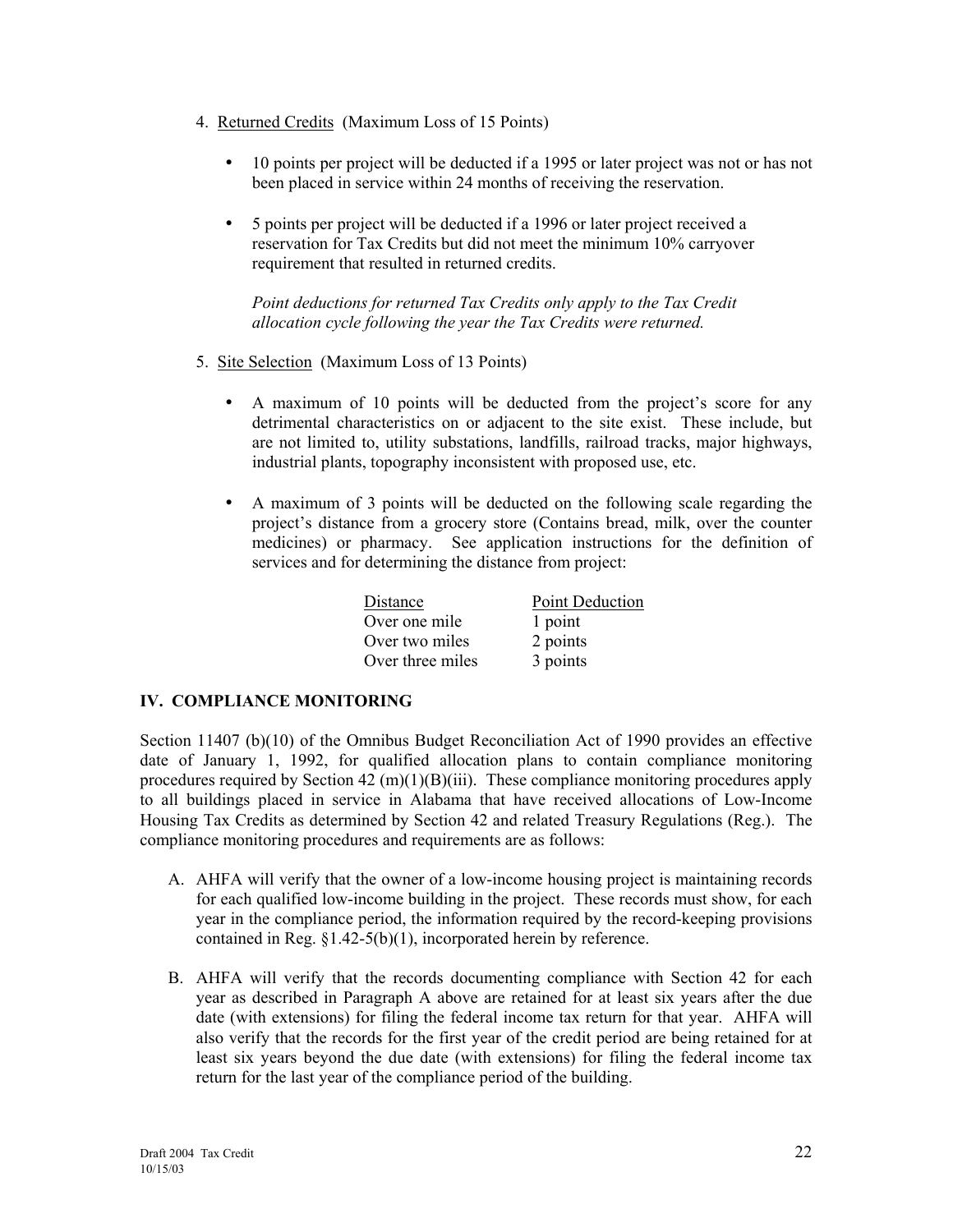- C. AHFA must receive from the owner of a low-income housing project written certification, under penalty of perjury, as provided in Reg.  $§1.42-5(c)(1)$  and other applicable HOME Regulations, which certification provisions are incorporated herein by reference. Owners must also supply a copy of the Schedule A (Form 8609) Annual Statement filed with the federal income tax return of the ownership entity. Both of these documents are to be submitted annually by May 1.
- D. AHFA will review the certifications described in Paragraph C above for compliance with the requirements of Section 42.
- E. AHFA will inspect at least 20% of the low-income housing projects each year and will inspect the low-income certification, the documentation the owner has received to support that certification, and the rent records for each low-income tenant in at least 40% of the low-income units in those projects. AHFA will determine which tenants' records are to be inspected, in accordance with Reg.  $\S1.42-5(c)(2)(iii)$ . AHFA will also conduct a physical inspection of at least 20% of the low-income units in projects selected for tenant file review.
- F. The owner must allow AHFA to perform an on-site inspection of any low-income building in the project through the end of the compliance period. This inspection is separate from any review of tenant files under Paragraph E and will include habitability requirements.
- G. AHFA will promptly notify the owner in writing if AHFA does not receive the certification described in Paragraph C, or is not permitted to inspect and review as described in Paragraphs D, E, and F, or otherwise discovers that the project does not comply with Section 42. In such event, the owner will be allowed a correction period to supply missing documentation or to correct noncompliance. This correction period begins the earlier of: (1) the date the notification is mailed or (2) the date of the inspection.
- H. AHFA will notify the IRS of an owner's noncompliance or failure to certify no later than 45 days after the end of the time allowed for correction and no earlier than the end of the correction period, whether or not the noncompliance or failure to certify is corrected. AHFA will notify HUD and/or the IRS by filing Form 8823, Low-Income Housing Credit Agencies Report of Noncompliance.
- I. AHFA will charge fees to cover the administrative expenses in monitoring compliance and to collect all expenses incurred in carrying out its duties as the Tax Credit agency, including but not limited to, reasonable fees for legal and professional services.
- J. During the compliance period, the owner will furnish to AHFA within 90 days of the close of each fiscal year a consolidated statement of financial position, an income and expense statement, and a rent roll of the project for that fiscal year. These items are to be certified by the owner.
- K. Compliance with requirements of Section 42 is the responsibility of the owner of the building for which the credit is allowable. AHFA's obligation to monitor for compliance
- with the requirements of Section 42 does not make AHFA or the State of Alabama liable to any owner or to any shareholder, officer, director, partner, member or manager of any owner or of any entity comprising any owner for an owner's non-compliance therewith.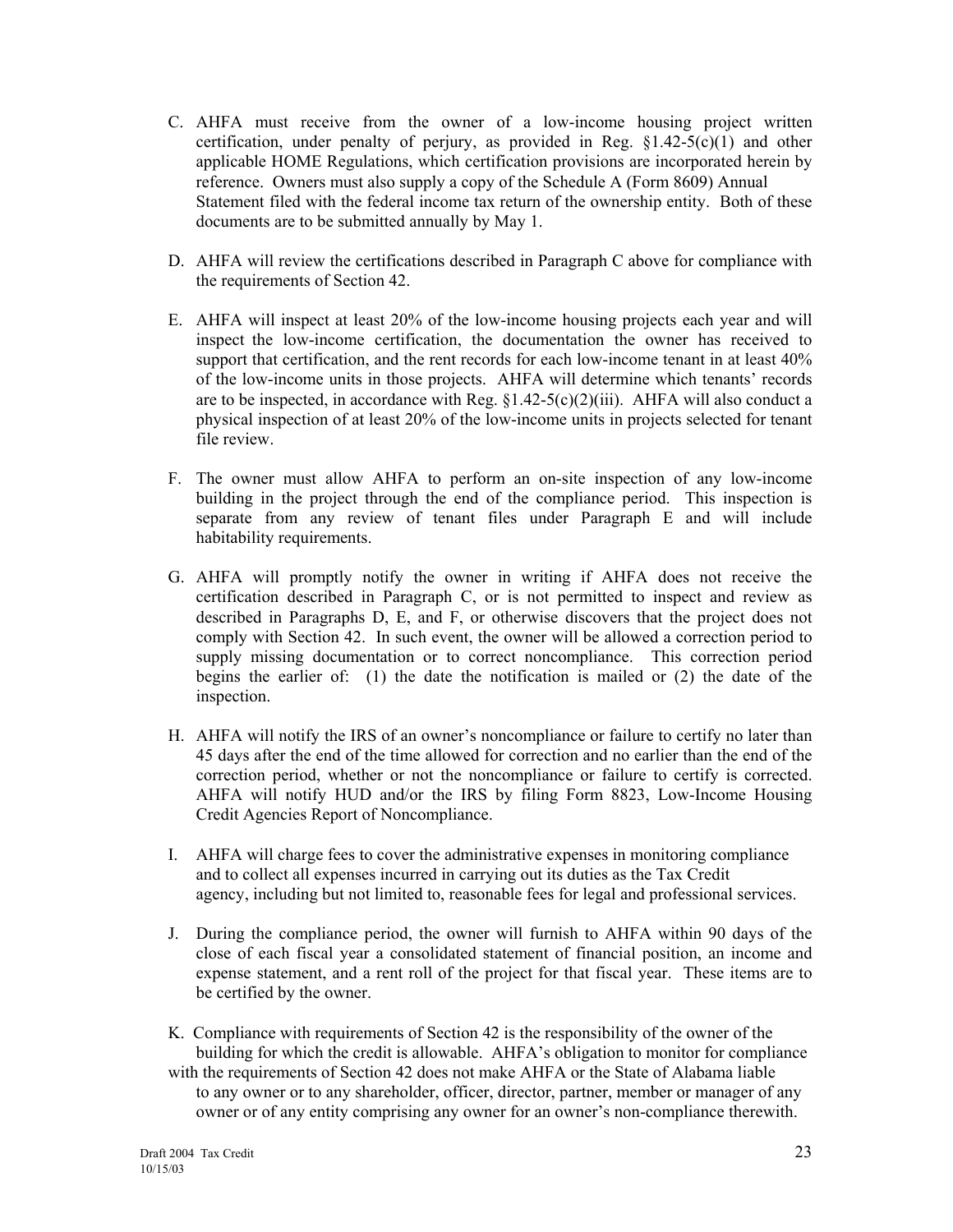- L. Owners and managers must attend AHFA's compliance training within 150 days of receiving IRS Form 8609 from AHFA.
- M. Failure to comply with all of the accessible and adaptive design and construction requirements of the Fair Housing Act may result in loss of tax credits pursuant to 26 C.F.R. ß 1.42-9.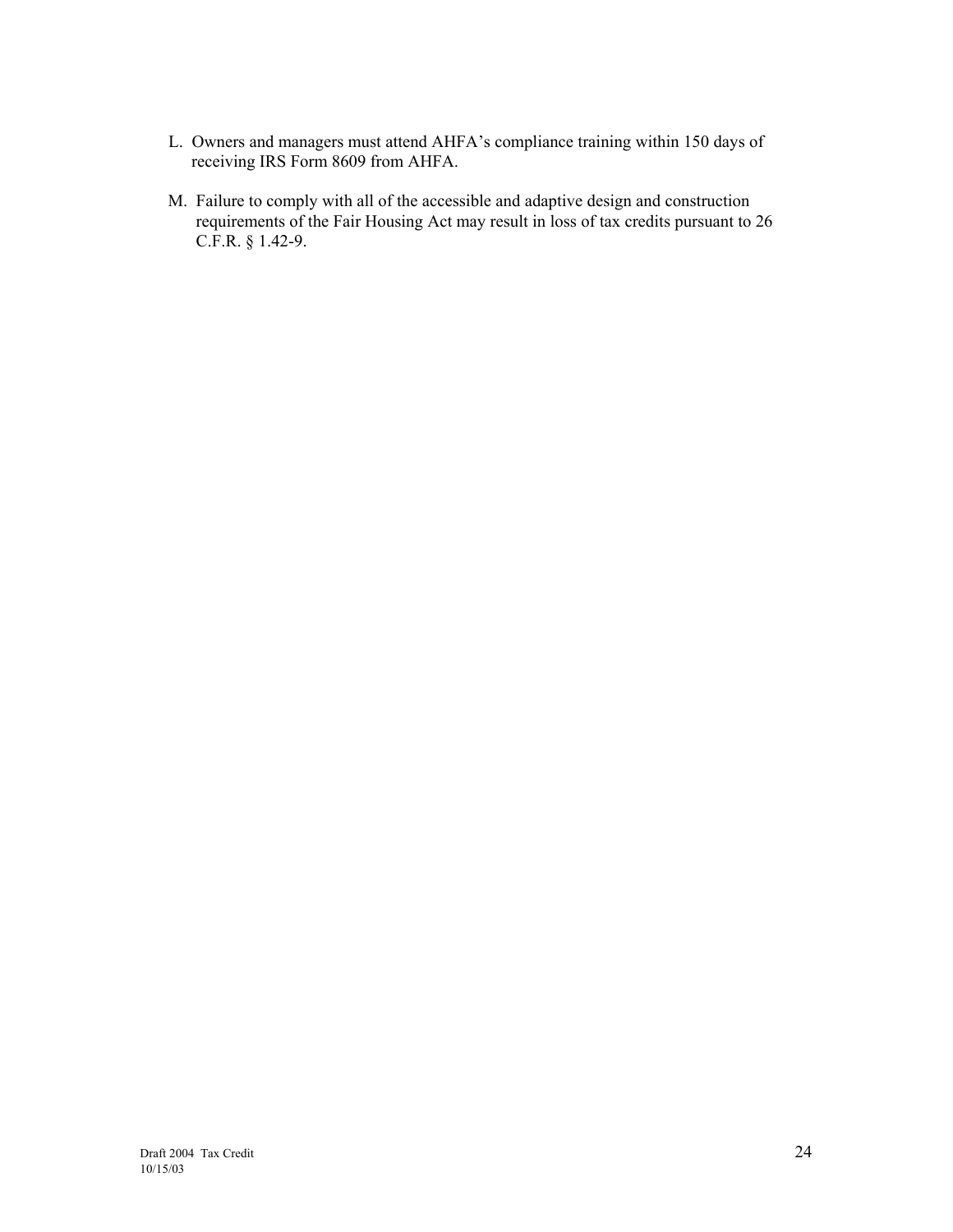# **Design Quality Standards Twelve (12) or More Units**

The following outline of minimum standards must be used in designing Tax Credit and HOME projects of twelve or more units.

**Any deviations from these standards should have the prior written consent or approval of the Alabama Housing Finance Authority.** 

**All projects must be designed in accordance with the applicable requirements of the Americans with Disabilities Act, Section 504 Requirements, Fair Housing and any local building codes.** 

#### I. **Site Selection Criteria:**

- A. Proposed sites contained within a 100-year flood plain are not permitted.
- B. Sites located in a Radon Zone-1 (highest level) will require Radon Resistant New Construction Practices. Rehabilitation projects must meet the Radon Mitigation Standards as required by the Environmental Protection Agency.
- C. All developments must submit a complete site specific soils report, not more than one year old at the time of submission of final plans and specifications, bound within the project specifications. The soils report must reflect the results of laboratory tests conducted on a minimum of one (1) soil boring per planned building location and a minimum total of two (2) soil borings at the planned paved areas of the development. A registered professional engineer or a certified testing agency with a current license to practice in the State of Alabama must prepare the report.
- D. Sites located outside municipal city limits:
	- 1. A proposed new construction site may be located outside a municipalityís city limit, but must be within the local police or sheriff jurisdiction.
	- 2. A proposed site that is located in the police jurisdiction of a local municipality must comply with applicable zoning restrictions as if located within that municipality's city limit.
	- 3. Domestic water and fire water service must be provided to the development by the local utility service provider.

#### II. **Building Design Criteria**

- A. Maximum Building Standards:
	- 1. The square footage of the Project's community building must not exceed 2,500 square feet (inclusive of the office area, community laundry, mechanical room, restrooms, kitchens, porches, etc.).
	- 2. All 100% Elderly projects must be one-story structures. Exception: Projects may have more than one story, provided elevators are to be installed servicing all upper level apartments. Design exceptions, or deviations, may be reviewed by AHFA on an individual basis.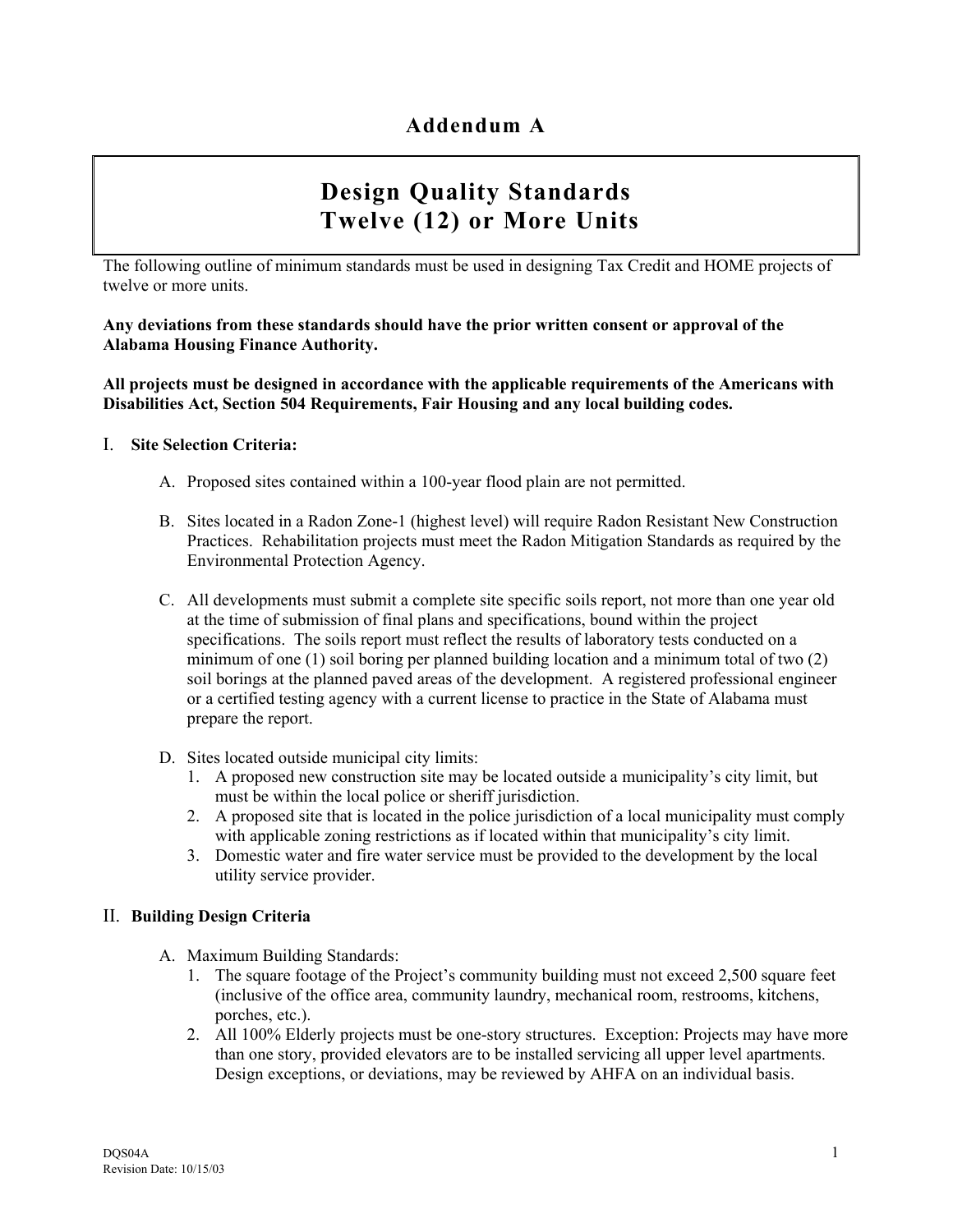#### B. Minimum Building Standards:

- 1. Minimum Apartment Unit Net Area Requirements:
	- a. "Net" area is measured from the **interior finished face** of the exterior wall to the **centerline** of the common, or party, wall.
	- b. Minimum Bedroom Net Area is measured from the interior faces of all walls surrounding each bedroom, excluding closets, mechanical rooms, and storage rooms.

|           |                            | <b>Minimum Unit</b> | Min. Bedroom    |
|-----------|----------------------------|---------------------|-----------------|
| Unit Type | <b>Number of Bathrooms</b> | Net Area*           | <b>Net Area</b> |
| 1 Bedroom |                            | $725$ s.f.          | $120$ s.f.      |
| 2 Bedroom |                            | $900$ s.f.          | $120$ s.f.      |
| 2 Bedroom | 1.5                        | $925$ s.f.          | $120$ s.f.      |
| 2 Bedroom | 2                          | $975$ s.f.          | $120$ s.f.      |
| 3 Bedroom | 2                          | $1,050$ s.f.        | $120$ s.f.      |
| 4 Bedroom | $\overline{2}$             | $1,250$ s.f.        | $120$ s.f.      |

*\*Note 1: Unit areas do not include outside storage, covered porches, patios, balconies, etc.* 

- 2. Exceptions to the minimum area requirements:
	- a. Projects with USDA Rural Development (formerly FmHA) financing;
	- b. Single-Room Occupancy ("SRO") projects; and
	- c. Rehabilitation of existing residential rental units.
- 3. For new construction, all units must include an exterior storage closet with a minimum area of 16 square feet.
- 4. Exterior Building Standards:
	- a. Exterior Finishing Materials:
		- 1. Exterior building coverings: For new construction, very low maintenance materials are required. Acceptable materials include:
			- a. Brick;
			- b. High quality vinyl siding with a minimum thickness of .042 and a lifetime nonprorated limited warranty (50 year) transferable; or
			- c. Cementitious siding.

*All siding materials listed above are required to be 8 inches above the finished floor elevation of the building ground floor, with the exception of concrete patio and covered breezeway areas. Brick or decorative block must be used as an apron material.* 

- 2. Prefinished fascia and soffit: Vinyl or aluminum panels should be used.
- 3. Windows frames and sashes are to be constructed of vinyl-clad wood, solid extruded vinyl, or aluminum.
- 4. Materials for entry doors are to be metal-clad wood or hollow metal construction. ìPeepholesî and deadbolt locks are required in entry doors. Dead bolt locks on entry doors should have "thumb latch" on interior side. Double keyed dead bolt locks are prohibited. Minimum width of all exterior doors shall be 34 inches.
- 5. Roofing materials: Anti-fungal shingles or metal roof with 25-year warranty or better should be used.
- 6. Roof gable vents should be made of aluminum or vinyl materials.
- 7. All primary entries should be within a breezeway or have a minimum roof covering of 3-feet deep by 5-feet wide, and should be designed to divert water away from the entry door. Entry pads measuring 4 feet by 4 feet and made of impervious material with a minimum slope of 1/4 inch per foot are required at each exterior entry.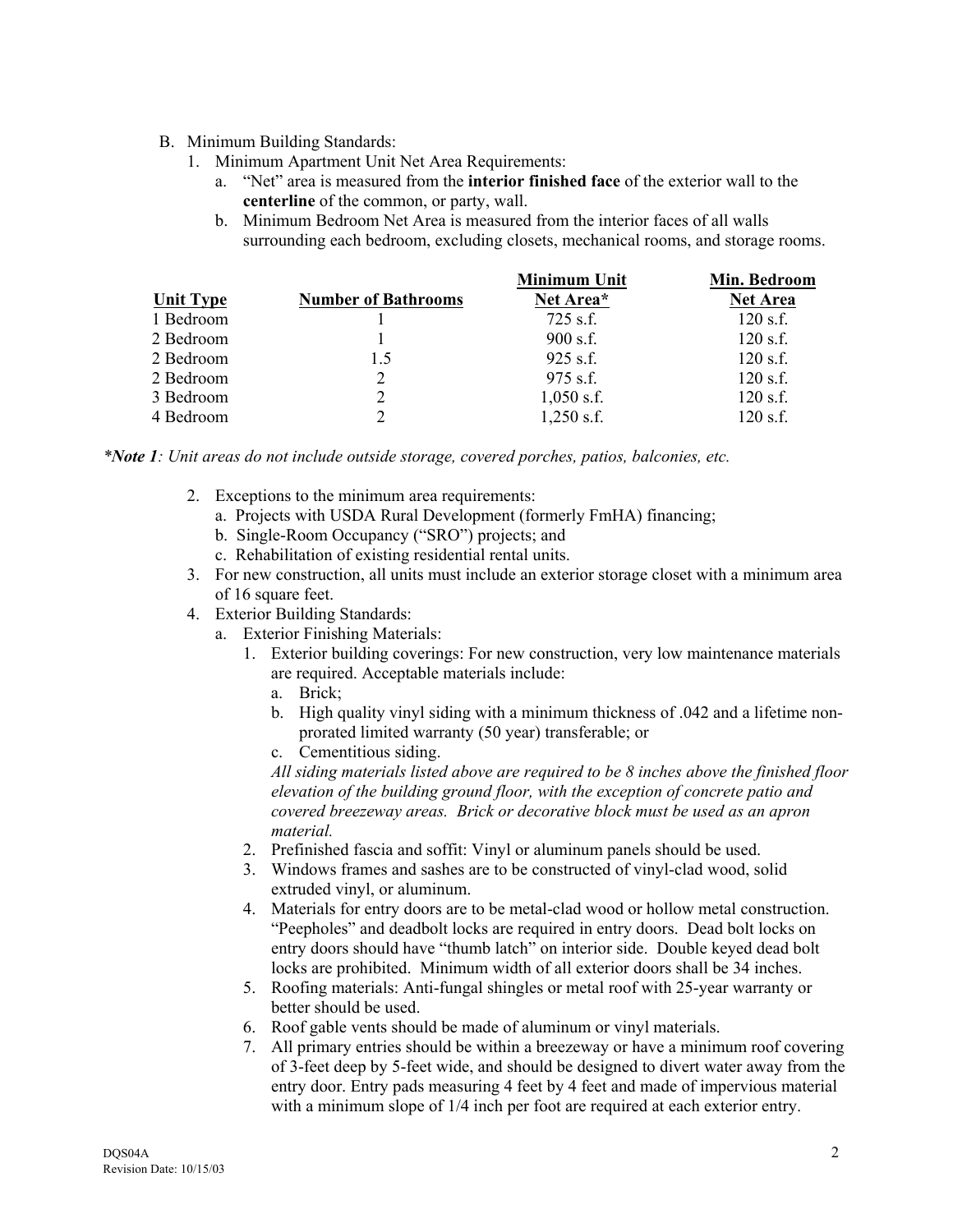- 8. Breezeways functioning as fire exits must be constructed of concrete floor/decking material.
- 9. Exterior shutters are required on all 100% vinyl siding buildings.
- b. Other Exterior Standards:
	- 1. Exterior lighting is required at entry doors.
	- 2. Address numbers are to be clearly visible.
	- 3. One and one-half parking spaces per living unit required for family units, one space per unit for elderly units, two parking spaces for single family homes, and two parking spaces for each duplex, unless local code dictates otherwise, and no designated street parking allowed.
	- 4. Flashing is to be installed above all exterior door and window units.
	- 5. A landscaping plan must be submitted indicating areas to be sodded and landscaped. Landscaping plan(s) must follow any applicable landscape municipal ordinance. At a minimum, all disturbed areas must be seeded. One  $1\frac{1}{2}$  tree per unit. Six 1 gallon shrubs per unit.
	- 6. Curbing for paved areas is required throughout the proposed development site, including parking areas.
	- 7. Sidewalk access to all parking spaces must be provided.
	- 8. A project sign including the fair housing logo is required.
	- 9. A minimum of one enclosed trash dumpster or compactor is required.
	- 10. Continuous asphalt or concrete paved access road must be provided to the entrance of the development.
- 5. Interior Building and Space Standards:
	- a. Wall Framing:
		- 1. Walls may be framed using metal studs in lieu of wood.
		- 2. Sound proofing or sound batt insulation is required between the stud framing in party walls. A sound rating of STC 54 is required.
	- b. Insulation Requirements:
		- 1. Exterior wall insulation should have an overall R-11 minimum for the entire wall assembly.
		- 2. Roof or attic insulation should have an R-30 minimum.
		- 3. Vapor retarders must be installed if recommended by project architect.
	- c. Kitchen spaces:
		- 1. 6 1/2-inch deep double bowl stainless steel sinks are required in each unit.
		- 2. Each unit must be equipped with a dry chemical fire extinguisher readily visible in the kitchen.
		- 3. New cabinets should have dual sidetrack drawers and no laminate or particleboard fronts for doors or drawer fronts. Cabinets shall meet the ANSI/KCMA A161.1 performance and construction standard for kitchen and vanity cabinets. Cabinets shall bear the certification seal of KCMA (Kitchen Cabinet Manufacturers Association).
		- 4. A pantry closet is required in each unit. The pantry must be  $1'6''$  x  $1'6''$  deep with a minimum five shelves, located in the kitchen.
		- 5. Fluorescent lighting is required.
	- d. Bathroom Spaces:
		- 1. Tub/shower units should have minimum dimensions of 30-inch width by 60-inch length and be equipped with anti-scald valves.
		- 2. Water closets should be centered 18 inches from sidewalls or vanity/lavatories.
		- 3. Mirror length should extend to top of vanity backsplash with top of mirror a minimum of  $6^{\circ}$ -0" above finish floor.
	- e. Hallways should have a minimum width of 36 inches.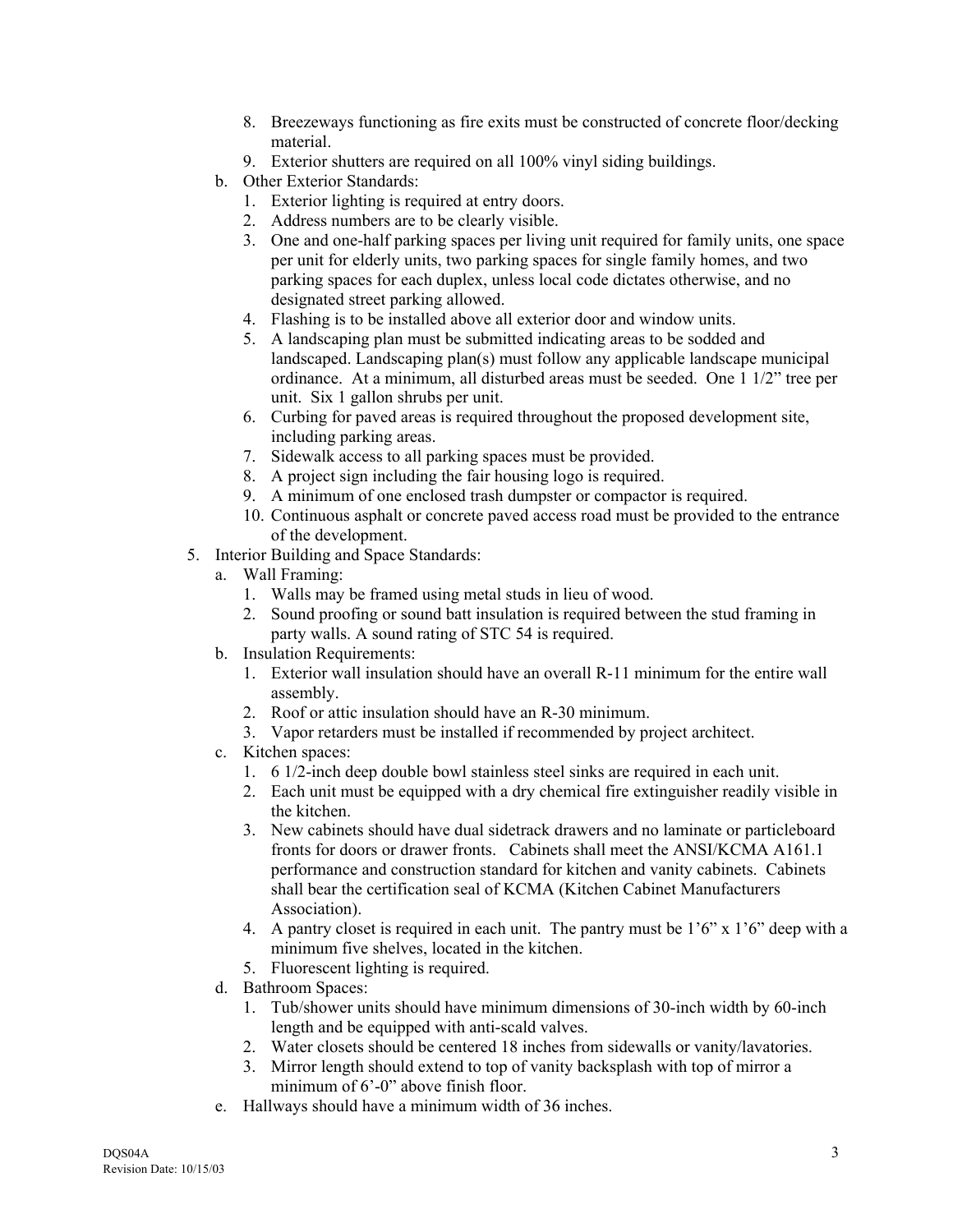- f. All interior doors to habitable spaces should have minimum width of 30 inches.
- g. Overhead lighting is required in each room.
- h. Window treatments are required for all windows.
- i. Sliding glass doors are prohibited.
- j. Floor Finishes:
	- 1. Carpet materials must meet FHA minimum standards.
	- 2. Resilient flooring materials must meet FHA minimum standards.
- k. A minimum of two hard-wired with battery back-up smoke detectors is required per unit.
- 6. Plumbing and Mechanical Equipment:
	- a. Water heaters should be placed in drain pans with drain piping plumbed to the outside.
	- b. All water piping located on exterior walls and in attic space should be insulated. Water and sanitary waste lines should be located in interior walls or stubbed up through the floor.
	- c. Through-wall HVAC units are not permitted except in efficiency units or in offices.
	- d. CPVC supply piping is not allowed for interior space in-wall or overhead services.
	- e. HVAC units and water heaters are not permitted in attic spaces. Units must be placed in Mechanical Closets with insulated walls located in the living unit.
	- f. HVAC refrigeration lines shall be insulated.
	- g. HVAC 10 seer or greater should be used.
- C. Modular Construction:
	- 1. Modular units are to be constructed in component sections and assembled by a manufacturer in a controlled environment. The component sections are to be assembled on a conventional permanent foundation at the project site. Finish work is to be completed on site.
	- 2. Modular units must be constructed to meet applicable building codes, AHFAís specifications and Design Quality Standards stated herein.
	- 3. A modular home manufacturer's warranty must be provided.

#### III. **Drawing Submission Criteria:**

The following documents should be prepared by a registered architect, surveyor, or engineer licensed to practice in the State of Alabama.

- A. Site Plan: The following items should be shown.
	- 1. Scale: 1 inch = 40 feet or larger for typical units.
	- 2. North arrow.
	- 3. Locations of existing buildings, utilities, roadways, parking areas if applicable.
	- 4. Existing site/zoning restrictions including setbacks, rights of ways, boundary lines, wetlands, and flood plain.
	- 5. All proposed changes and proposed buildings, parking, utilities, and landscaping.
	- 6. Existing and proposed topography of site.
	- 7. Finished floor height elevations and all new paving dimensions and elevations.
	- 8. Identification of all specialty apartment units, including, but not limited to, designated handicapped accessible and sensory impaired apartment units.
	- 9. Site accessibility design requirements.
- B. Floor Plans:
	- 1. Scale:  $1/4$  inch = 1 foot or larger for typical units.
	- 2. For projects requiring renovation and/or demolition of existing structures, show proposed changes to building components and design, identifying removal and new construction methods.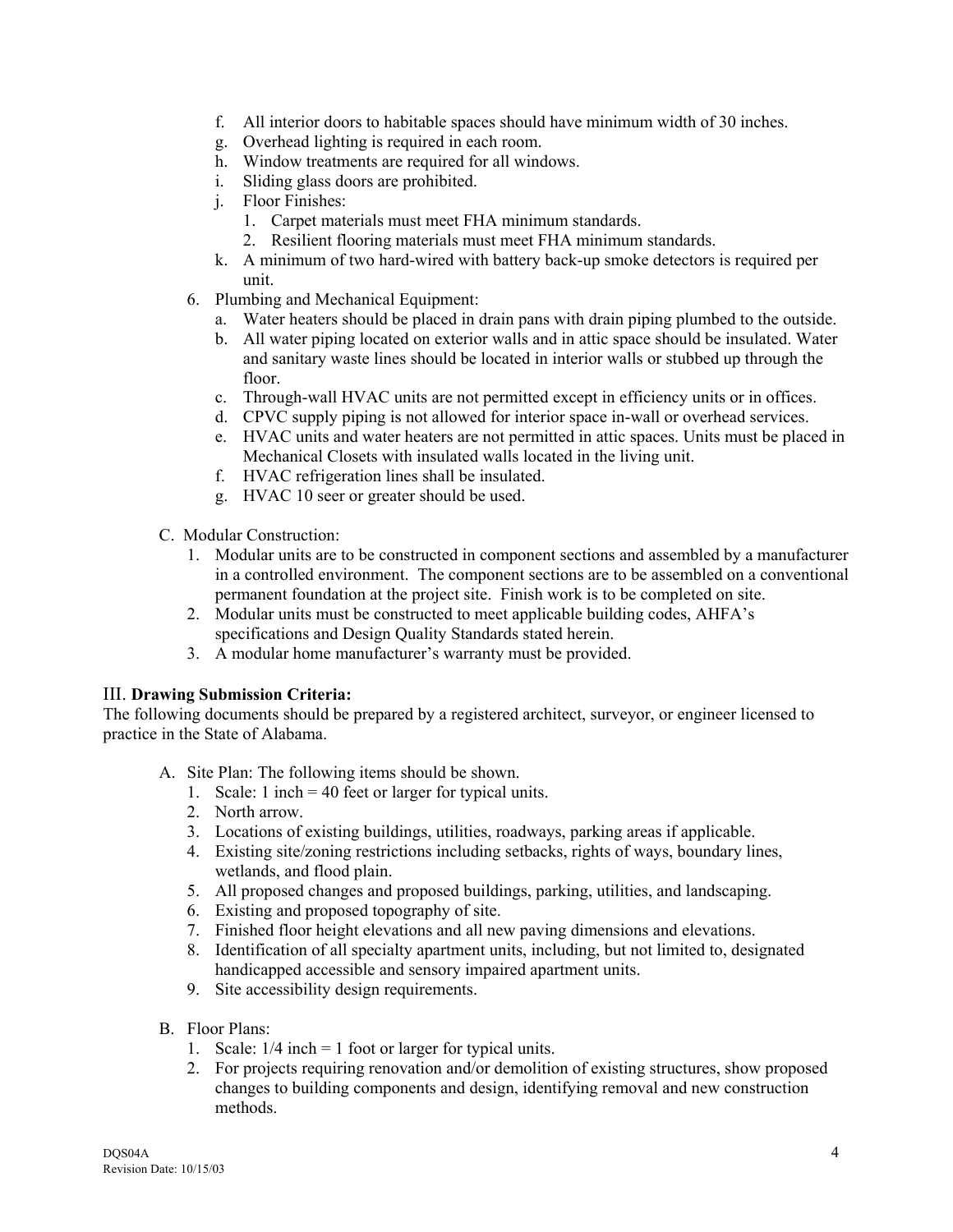- 3. Show room/space layout, identifying each room/space with name and finished space size.
- 4. Indicate the total gross square foot size, and the net square foot size for each typical unit.
- 5. For projects involving removal of asbestos and/or lead paint, identify location and procedures for removal.
- C. Elevations and sections for new construction:
	- 1. Scale:  $1/8$  inch = 1 foot or larger.
	- 2. Identify all materials to be used on building exteriors and foundations.